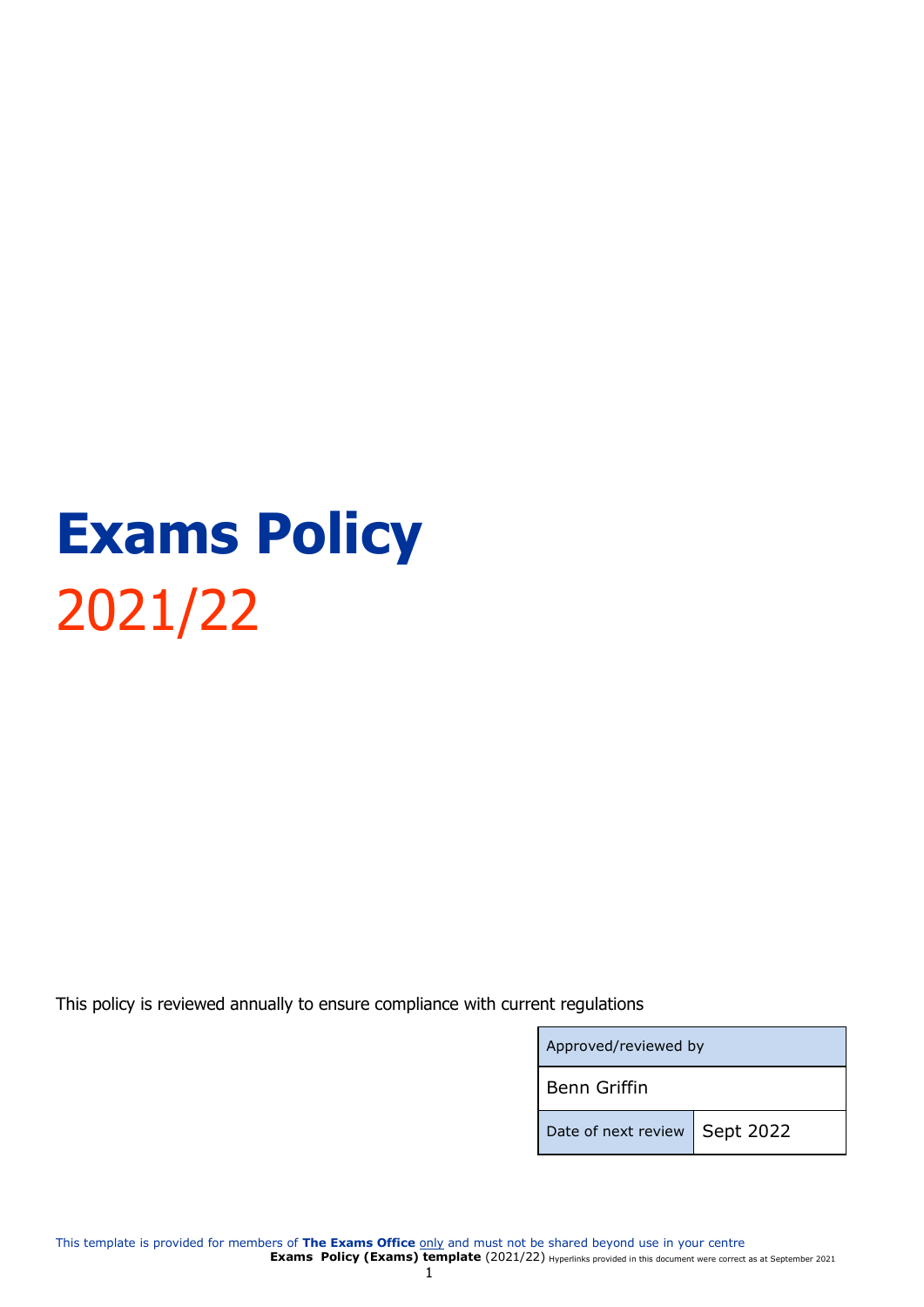## <span id="page-1-0"></span>**Key staff involved in the exams policy**

| <b>Role</b>                                   | Name(s)                                                                                                                |
|-----------------------------------------------|------------------------------------------------------------------------------------------------------------------------|
| Head of centre                                | <b>Nick Wells</b>                                                                                                      |
| Exams officer line manager (Senior<br>leader) | <b>Benn Griffin</b>                                                                                                    |
| Exams officer                                 | <b>Tracey Butler</b>                                                                                                   |
| ALS lead/SENCo                                | <b>Ben Wilkinson</b>                                                                                                   |
| Senior leader(s)                              | Benn Griffin, Ryan Nash, Dan Hudson, Mel Anderson,<br>Jannine Clapp, Ben Wilkinson, Penny King, Simon<br><b>Foster</b> |
|                                               |                                                                                                                        |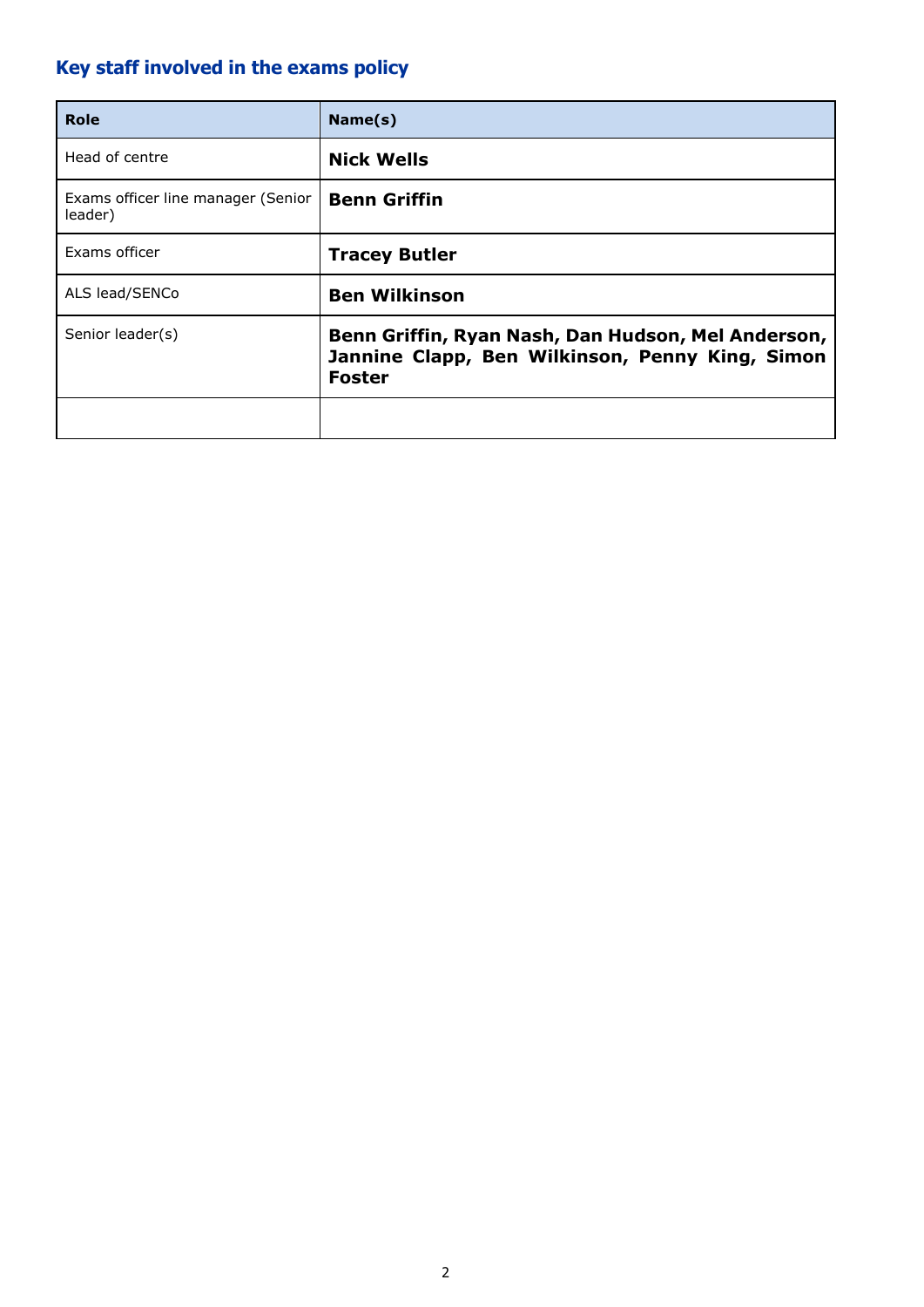## <span id="page-2-0"></span>**Contents**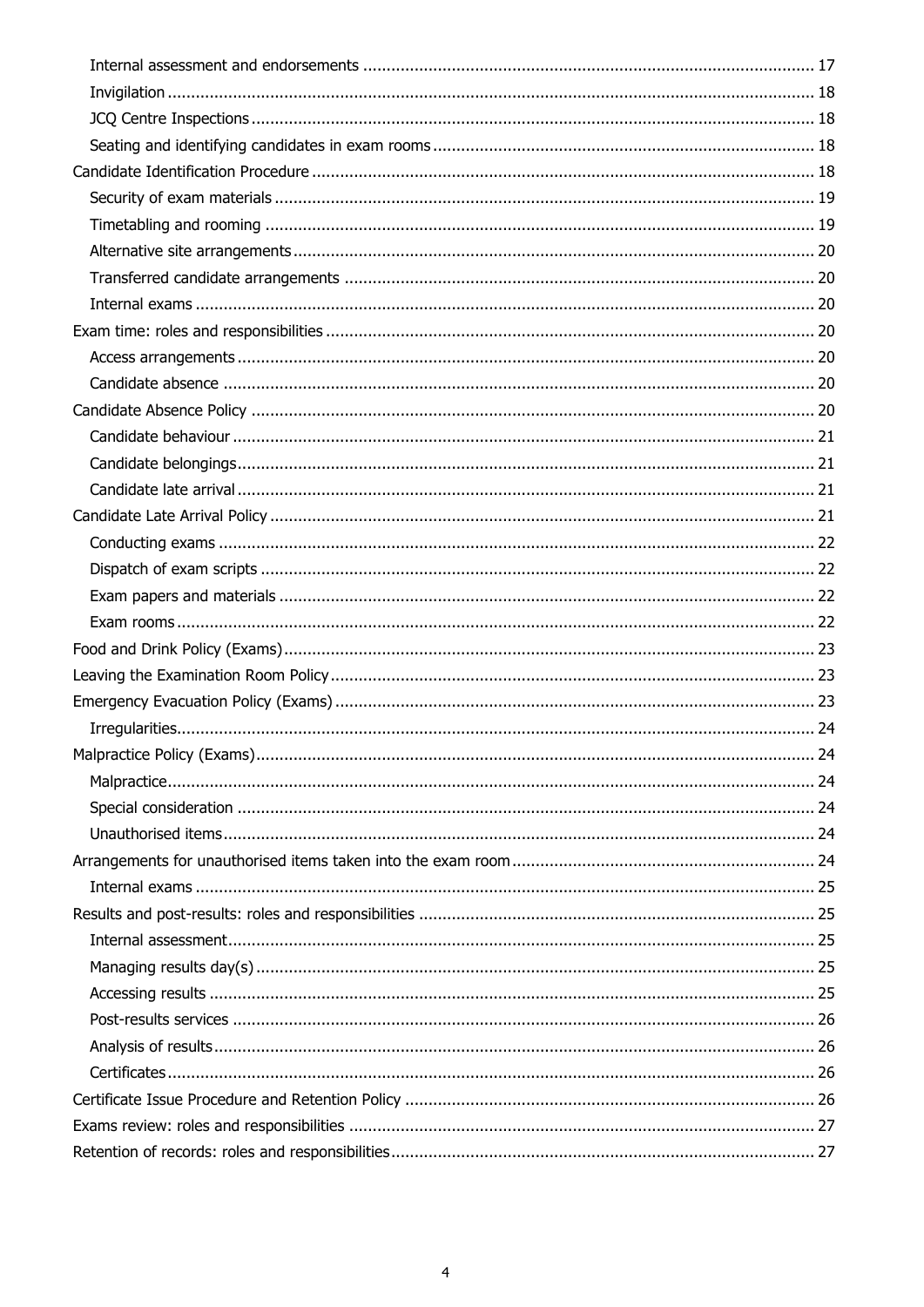## <span id="page-4-0"></span>**Purpose of the policy**

The centre is committed to ensuring that the exams management and administration process is run effectively and efficiently and in compliance with the published JCQ regulations and awarding body requirements.

This exam policy will ensure that:

- all aspects of the centre's exam process is documented, supporting the exams contingency plan, and other relevant exams-related policies, procedures and plans are signposted to
- the workforce is well informed and supported
- all centre staff involved in the exams process clearly understand their roles and responsibilities
- all exams and assessments are conducted according to JCQ and awarding body regulations, guidance and instructions, thus maintaining the integrity and security of the exam/assessment system at all times
- exam candidates understand the exams process and what is expected of them

This policy is reviewed annually to ensure ways of working in the centre are accurately reflected and that exams and assessments are conducted to current JCQ (and awarding body) regulations, instructions and guidance.

This policy will be communicated to all relevant centre staff.

This policy will be made available to all staff via the shared drive.

## <span id="page-4-1"></span>**Roles and responsibilities overview**

**The head of centre** is the individual who is accountable to the awarding bodies for ensuring that the centre is always compliant with the published JCQ regulations and awarding body requirements to ensure the security and integrity of the examinations/assessments.

**The examinations officer** is the person appointed by the head of centre to act on behalf of, and be the main point of contact for, the centre in matters relating to the general administration of awarding body examinations and assessments.

**The head of centre may not appoint themselves as the examinations officer.** A head of centre and an examinations officer are two distinct and separate roles. [\(GR,](http://www.jcq.org.uk/exams-office/general-regulations) section 2)

#### **Head of centre responsibilities**

The **head of centre** is the individual who is accountable to the awarding bodies for ensuring that the centre is always compliant with the published JCQ regulations and awarding body requirements to ensure the security and integrity of the examinations/assessments. **It is the responsibility of the head of centre to ensure that all staff comply with the instructions in this booklet**. Failure to do so may constitute malpractice as defined in the JCQ publication Suspected Malpractice: Policies and Procedures, 1 September 2021 to 31 August 2022:

<https://www.jcq.org.uk/exams-office/malpractice> [\(ICE](http://www.jcq.org.uk/exams-office/ice---instructions-for-conducting-examinations) Introduction)

## **Head of centre**

- Understands the contents, refers to and directs relevant centre staff to annually updated JCQ publications including:
	- o [General Regulations for Approved Centres](http://www.jcq.org.uk/exams-office/general-regulations) (GR)
	- o [Instructions for Conducting Examinations](http://www.jcq.org.uk/exams-office/ice---instructions-for-conducting-examinations) (ICE)
	- o [Access Arrangements and Reasonable Adjustments](http://www.jcq.org.uk/exams-office/access-arrangements-and-special-consideration/regulations-and-guidance) (AA)
	- o [Suspected Malpractice -](http://www.jcq.org.uk/exams-office/malpractice) Policies and Procedures (SM)
	- $\circ$  [Instructions for conducting non-examination assessments](http://www.jcq.org.uk/exams-office/non-examination-assessments) (NEA) (and the instructions for conducting coursework)
	- o [A guide to the special consideration process](http://www.jcq.org.uk/exams-office/access-arrangements-and-special-consideration/regulations-and-guidance) (SC)
- Ensures the centre has appropriate accommodation to support the size of the cohorts being taught including appropriate accommodation for candidates requiring access arrangements for exams and assessments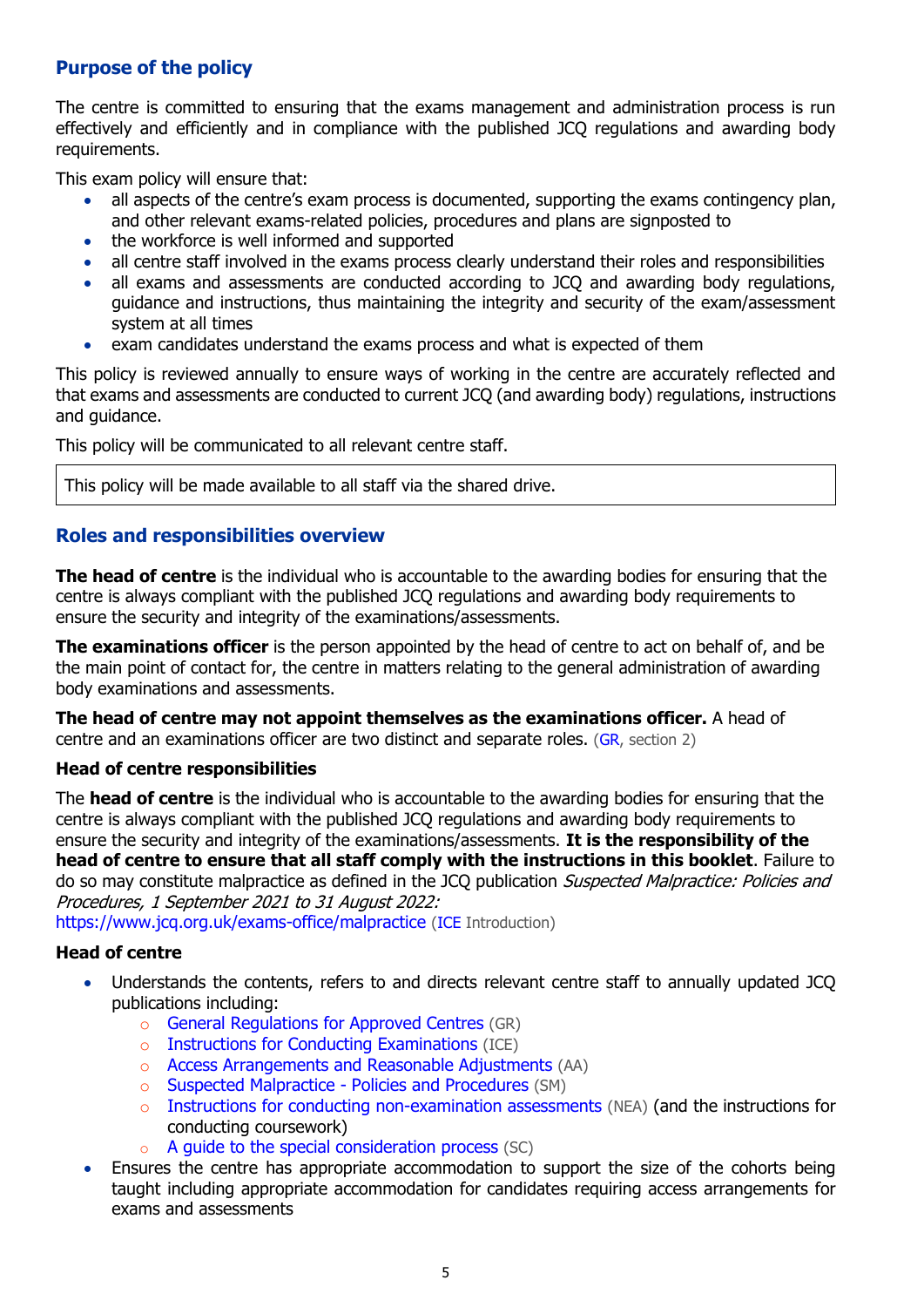## <span id="page-5-0"></span>**National Centre Number Register**

- Takes responsibility for confirming, on an annual basis, that they are both aware of and adhering to the latest version of the JCQ's regulations. This confirmation is managed as part of the National Centre Number Register (NCNR) annual update
- Understands that this responsibility cannot be delegated to a member of the senior leadership team or the examinations officer, and acknowledges that failure to respond to the NCNR annual update, and/or the head of centre's declaration, will result in:
	- o the centre status being suspended
	- o the centre not being able to submit examination entries
	- o the centre not receiving or being able to access question papers

and ultimately, awarding bodies could withdraw their approval of the centre

#### <span id="page-5-1"></span>**Recruitment, selection and training of staff**

- Retains a workforce of an appropriate size and competence, including sufficient managerial and other resource, to undertake the delivery of the qualification as required by an awarding body. This includes taking reasonable steps to ensure occupational competence where this is required for the assessment of specific qualifications
- Provides fully qualified teachers to mark non-examination assessments, and/or fully qualified assessors for the verification of centre-assessed components
- Enables the relevant senior leader(s), the examinations officer (EO) and the ALS lead/SENCo to receive appropriate training and support in order to facilitate the effective delivery of examinations and assessments within the centre, and ensure compliance with the published JCQ regulations
- Appoints an ALS lead/SENCo who will determine appropriate arrangements for candidates with learning difficulties and disabilities

#### <span id="page-5-2"></span>**Internal governance arrangements**

<span id="page-5-3"></span>• Has in place a written escalation process should the head of centre, or a member of the senior leadership team with oversight of examination administration, be absent

#### **Escalation Process**

Please refer to the escalation in the 2021-2022 Exam Policies folder in the Examination Officer's office

Refer to [GR](http://www.jcq.org.uk/exams-office/general-regulations) (section 5.3d)

- Has in place a member of the senior leadership team who will provide support and guidance to the examinations officer and ensure that the integrity and security of examinations and assessments is maintained throughout an examination series
- Ensures centre staff undertake key tasks within the exams process and meet internal deadlines set by the EO
- Makes sure that a teacher, a tutor or a senior member of centre staff who teaches the subject being examined, is not an invigilator during the examination

## <span id="page-5-4"></span>**Delivery of qualifications**

- Delivers qualifications, as required by the awarding body, in accordance with relevant equality legislation. This includes but is not limited to ensuring that qualifications are made available to all candidates capable of undertaking them and seeking reasonable adjustments for disabled candidates
- Enables candidates to receive sufficient and up to date laboratory experience, or relevant training where required by the subject concerned
- Where/if using a third party to deliver any part of a qualification at the centre:
	- $\circ$  maintains oversight of, and responsibility for, the delivery of the qualification in accordance with JCQ regulations and awarding body requirements
	- $\circ$  has in place a written agreement with the third party ensuring that a copy of the written agreement is available for inspection if requested by the awarding body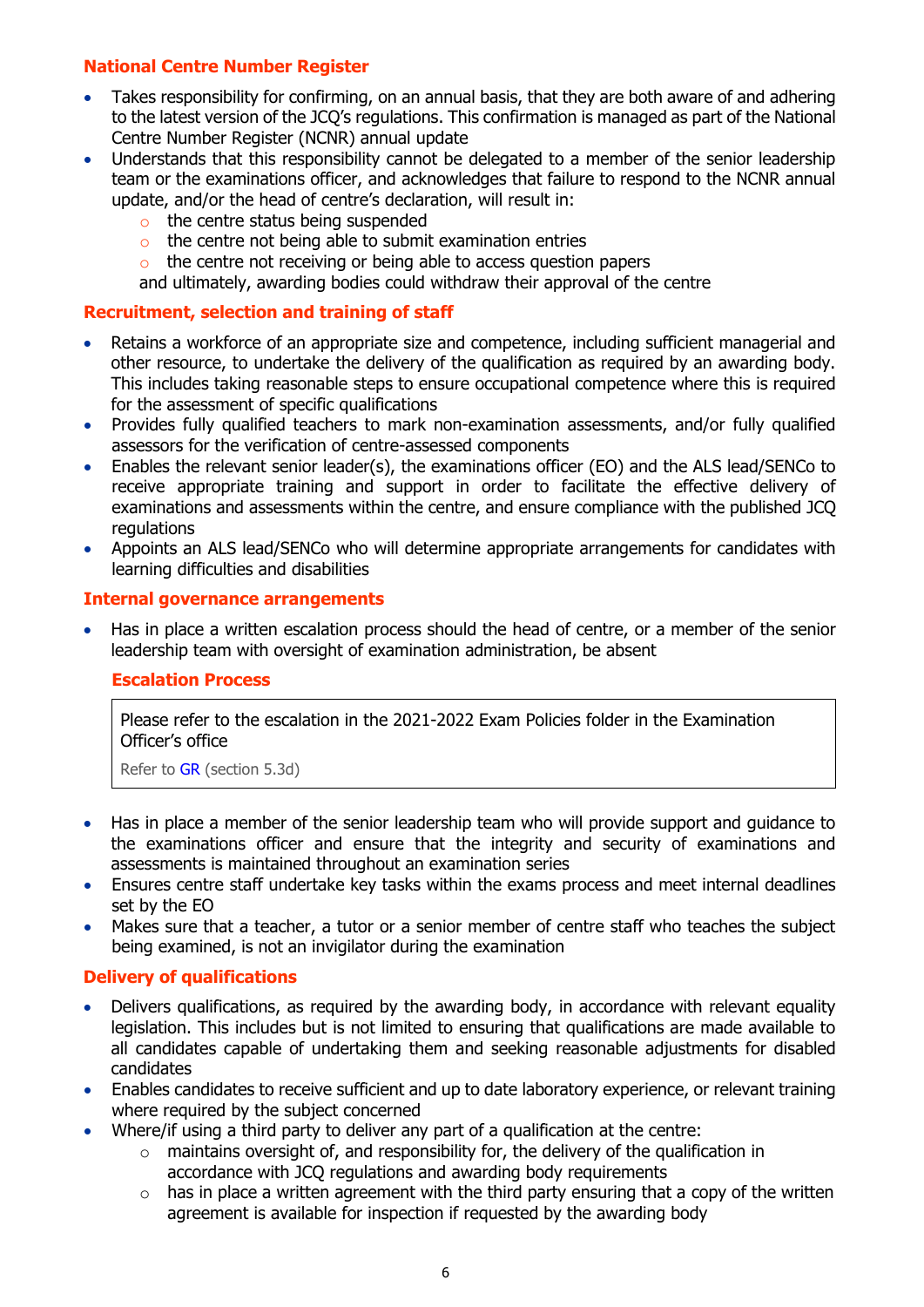## <span id="page-6-0"></span>**Public liability**

• Complies with local health and safety rules which are in place and that the centre is adequately covered for public liability claims

## <span id="page-6-1"></span>**Security of assessment materials**

- Takes all reasonable steps to maintain the integrity of the examinations/assessments, including the security of all assessment materials, by ensuring:
	- o the location of the centre's secure storage facility in a secure room solely assigned to examinations for the purpose of administering secure examination materials
	- o the secure room only contains exam-related material
	- $\circ$  there are between two and six keyholders only, each of whom must fully understand their responsibilities as a key holder to the secure storage facility
	- $\circ$  access to the secure room and secure storage facility is restricted to the authorised two to six keyholders and staff named and approved by the head of centre are accompanied by a keyholder at all times
	- o appropriate arrangements are in place to ensure that confidential materials are only handed over to authorised members of centre staff
	- o the relevant awarding body is immediately informed if the security of question papers or confidential supporting instructions is put at risk
	- o that when it is permitted to remove question papers from secure storage, and to avoid potential breaches of security, arrangements are in place to carefully check and record that the correct question paper packets are opened
- Makes arrangements to receive, check and store question papers and examination material safely and securely at all times and for as long as required in accordance with the current JCQ publication Instructions for conducting examinations
- Makes arrangements to receive and issue material received from the awarding bodies to staff and candidates, and notify them of any advice and instructions relevant to the examinations and assessments
- Allows candidates access to relevant pre-release materials on, or as soon as possible after, the date specified by the awarding bodies
- Through taking an ethical approach and working proactively to avoid malpractice among students and staff takes all reasonable steps to prevent the occurrence of any malpractice/maladministration before, during the course of and after examinations have taken place
- Ensures any person involved in administering, teaching or completing examinations/assessments is advised that where malpractice is suspected, or alleged, personal data about them will be provided to the awarding body (or bodies) whose examinations/assessments are involved. Personal data about them may also be shared with other awarding bodies, the qualifications regulator or professional bodies in accordance with the JCQ publication *Suspected malpractice – Policies and procedures*
- Ensures irregularities are investigated and informs the awarding bodies of any cases of alleged, suspected or actual incidents of malpractice or maladministration, involving a candidate or a member of staff, are reported to the awarding body immediately
- Ensures risks to the exam process are assessed and appropriate risk management processes/contingency plans are in place (that allow the senior leadership team to act immediately in the event of an emergency or staff absence)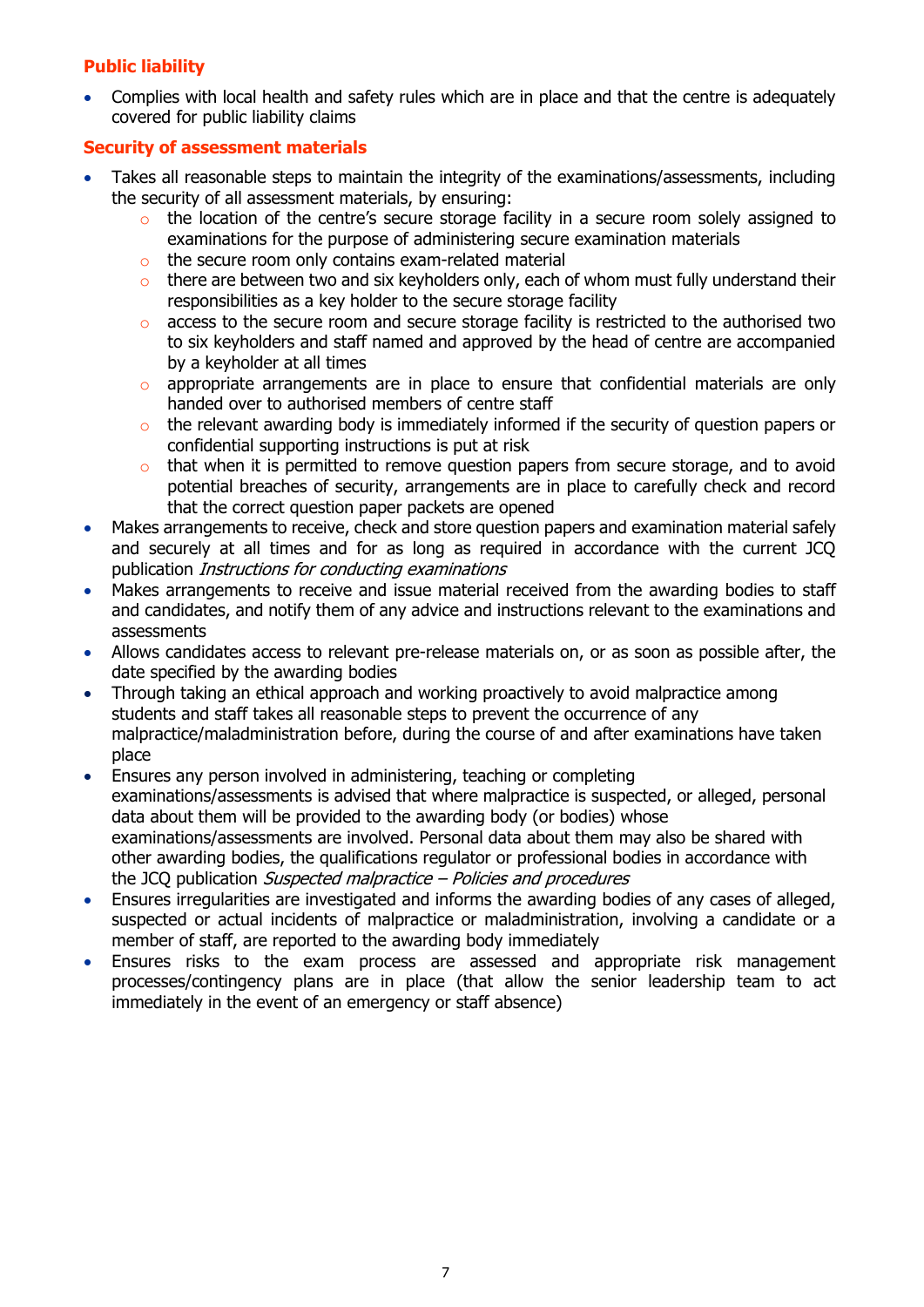## <span id="page-7-0"></span>**Exam Contingency Plan**

Please refer to the contingency plan in the 2021-2022 Exam Policies folder in the Examination Officer's office

Refer to [GR](http://www.jcq.org.uk/exams-office/general-regulations) (section 5.3x)

#### <span id="page-7-1"></span>**Lockdown Policy (Exams)**

The school lockdown policy for examinations is in line with United Learning overall lockdown policy and should this need to be put into action the SLT team will invoke.

<span id="page-7-2"></span>• Ensures required internal appeals procedures are in place and drawn to the attention of candidates and (where relevant) their parents/carers

#### **Internal Appeals Procedures**

Please refer to the internal appeals procedure in the 2021-2022 Exam Policies folder in the Examination Officer's office

#### **Internal Appeals Procedure (Internal assessment decisions)**

Refer to [GR](http://www.jcq.org.uk/exams-office/general-regulations) (section 5.7f)

#### **Internal Appeals Procedure (Reviews of Results/Appeals)**

Refer to [GR](http://www.jcq.org.uk/exams-office/general-regulations) (section 5.13h)

• Ensures the centre's equalities policy demonstrating the centre's compliance with relevant legislation is in place and details the processes followed in respect of identifying the need for, requesting and implementing access arrangements

#### <span id="page-7-3"></span>**Equalities Policy**

Please refer to the equalities policy in the 2021-2022 Exam Policies folder in the Examination Officer's office

Refer to [GR](http://www.jcq.org.uk/exams-office/general-regulations) (sections 5.3x, 5.4)

• Ensures a complaints and appeals procedure covering general complaints regarding the centre's delivery or administration of a qualification is in place and drawn to the attention of candidates and their parents/carers

<span id="page-7-4"></span>**Complaints and Appeals Procedure (Exams)**

Please refer to the Complaints procedure in the 2021-2022 Exam Policies folder in the Examination Officer's office

Refer to [GR](http://www.jcq.org.uk/exams-office/general-regulations) (section 5.8e)

<span id="page-7-5"></span>• Ensures the centre has a child protection/safeguarding policy in place, including Disclosure and Barring Service (DBS) clearance, which satisfies current legislative requirements

#### **Child Protection/Safeguarding Policy**

Please refer to the safeguarding procedure in the 2021-2022 Exam Policies folder in the Examination Officer's office

Refer to [GR](http://www.jcq.org.uk/exams-office/general-regulations) (section 5.3x)

• Ensures the centre has a data protection policy in place that complies with General Data Protection Regulation and Data Protection Act 2018 regulations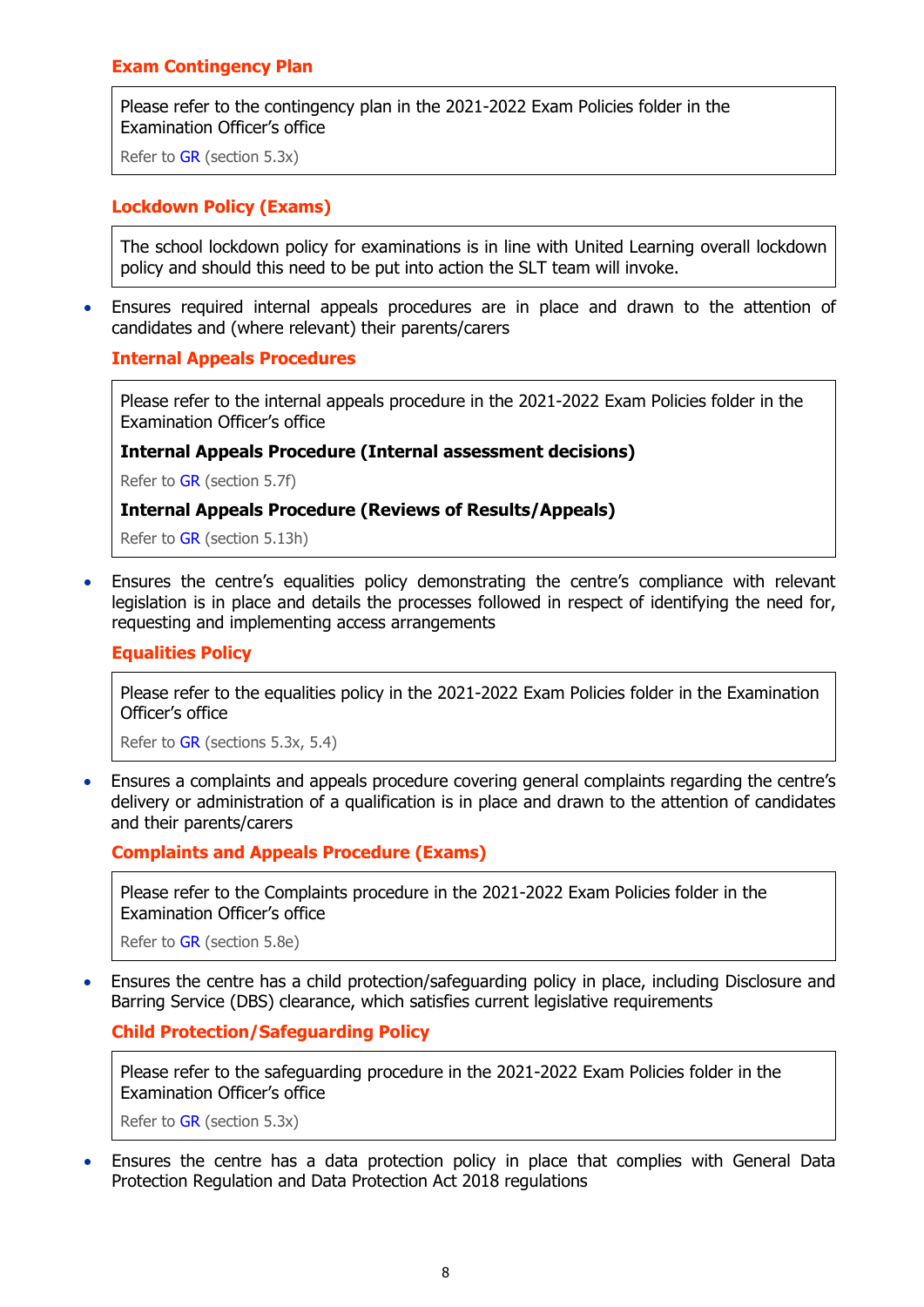## <span id="page-8-0"></span>**Data Protection Policy**

Please refer to the data protection policy in the 2021-2022 Exam Policies folder in the Examination Officer's office

Refer to [GR](http://www.jcq.org.uk/exams-office/general-regulations) (sections 5.3x, 5.8d)

<span id="page-8-1"></span>• Ensures the centre has documented processes in place relating to access arrangements and reasonable adjustments

#### **Access Arrangements Policy**

Please refer to the access arrangements policy in the 2021-2022 Exam Policies folder in the Examination Officer's office

SENCo:

- Ensures appropriate arrangements, adjustments and adaptations are in place to facilitate access to exams/assessments for candidates where they are disabled within the meaning of the Equality Act (unless a temporary emergency arrangement is required at the time of an exam)
- Ensures a candidate is involved in any decisions about arrangements, adjustments and /or adaptations that may be put in place for him/her
- Ensures exam information (JCQ information for candidates information, individual exam timetable etc.) is adapted where this may be required for a disabled candidate to access it
- Allocates appropriately trained centre staff to facilitate access arrangements for candidates in exams and assessments (ensuring that the facilitator appointed meets JCQ requirements and fully understands the rule of the particular access arrangement)
- Where relevant, ensures the necessary and appropriate steps are undertaken to gather an appropriate picture of need and demonstrate normal way of working for a private candidate (including distance learners and home educated candidates) and that the candidate is assessed by the centre's appointed assessor

## <span id="page-8-2"></span>**Conflicts of interest**

- Ensures the relevant awarding bodies are informed before the published deadline for entries for each examination series of any potential conflict of interest where
	- $\circ$  a member of centre staff is taking a qualification at the centre which includes internally assessed components/units (taking at the centre as a last resort where unable to find an alternative centre)
	- o a candidate is being taught and prepared for a qualification which includes internally assessed components/units by a member of centre staff with close relationship to the candidate
- Maintains clear records that confirm the measures taken/protocols in place to mitigate any potential risk to the integrity of the qualifications affected by the above, and where
	- o a member of exams office staff has a close relationship to a candidate being entered for exams and assessments at the centre or at another centre
	- $\circ$  a member of centre staff is taking a qualification at the centre which does not include internally assessed components/units (taking at the centre as a last resort where unable to find an alternative centre)
	- a member of centre staff is taking a qualification at another centre

## <span id="page-8-3"></span>**Conflicts of Interest Policy (Exams)**

The examination officer will at the beginning of each year contact all staff via a microsoft forms link explaining about the conflict of interest. Deadlines will be given to complete the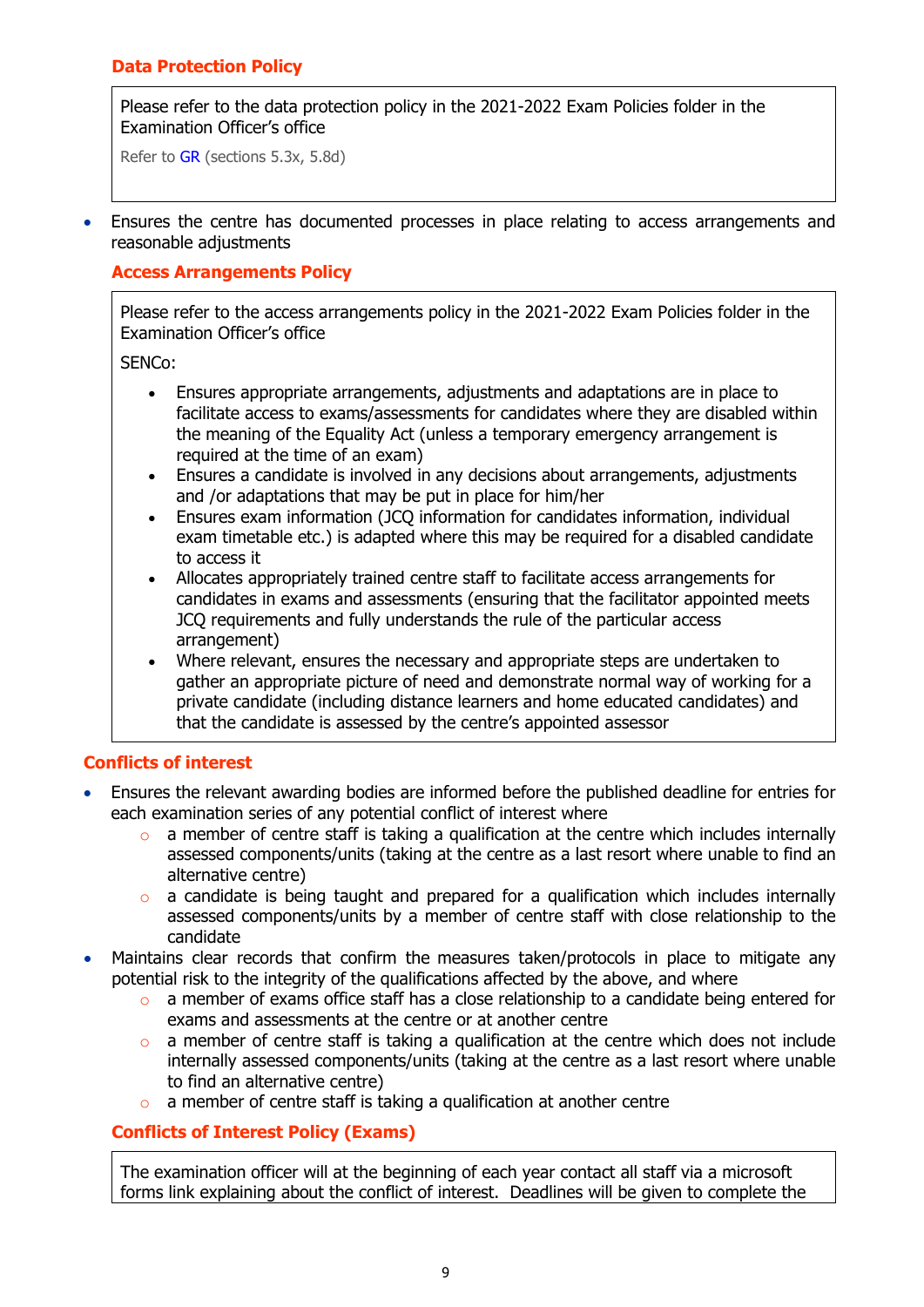forms declaring any conflicts and the examinations officer will then follow up as appropriate with awarding bodies if required.

- Ensures other relevant centre staff where they may be involved in the receipt and dispatch of confidential exam materials are briefed on the requirements for maintaining the integrity and confidentiality of the exam materials
- Ensures members of centre staff do not forward emails and letters from awarding body or JCQ personnel without prior consent to third parties or upload such correspondence onto social media sites and applications
- Ensures members of centre staff do **not** advise parents/candidates to contact awarding bodies/JCQ directly nor provide them with addresses/email addresses of awarding body examining/assessment personnel or JCQ personnel

## <span id="page-9-0"></span>**Centre inspections**

- Co-operates with the JCQ Centre Inspection Service, an awarding body or a regulatory authority when subject to an inspection, an investigation or an unannounced visit, and takes all reasonable steps to comply with all requests for information or documentation made by an awarding body or regulatory authority as soon as is practical
- Allows all venues used for examinations and assessments, paperwork and secure storage facilities to be open to inspection
- Understands the JCQ Centre Inspector will identify him/herself with a photo ID card and **must**  be accompanied throughout his/her tour of the premises, including inspection of the centre's secure storage facility

## **Exams officer**

- Understands the contents of annually updated JCQ publications including:
	- o [General Regulations for Approved Centres](http://www.jcq.org.uk/exams-office/general-regulations)
	- o [Instructions for Conducting Examinations](http://www.jcq.org.uk/exams-office/ice---instructions-for-conducting-examinations)
	- o [Suspected Malpractice -](http://www.jcq.org.uk/exams-office/malpractice) Policies and Procedures
	- o [Post-results services](http://www.jcq.org.uk/exams-office/post-results-services) (PRS)
	- o [A guide to the special consideration process](https://www.jcq.org.uk/exams-office/access-arrangements-and-special-consideration/regulations-and-guidance/)
- Completes/submits the National Centre Number Register annual update (administered on behalf of the JCQ member awarding bodies by OCR [https://ocr.org.uk/administration/ncn-annual](https://ocr.org.uk/administration/ncn-annual-update/)[update/\)](https://ocr.org.uk/administration/ncn-annual-update/) by the end of October each year
- Is familiar with the contents of annually updated information from awarding bodies on administrative procedures, key tasks, key dates and deadlines
- Ensures key tasks are undertaken and key dates and deadlines met
- Recruits, trains and deploys a team of internal/external invigilators; appoints lead invigilators, as required and keeps a record of the content of training provided to invigilators for the required period
- Works with the ALS lead/SENCo to ensure invigilators supervising access arrangement candidates and those acting as a facilitator supporting access arrangement candidates fully understand the respective role and what is and what is not permissible in the exam room
- Supports the head of centre in ensuring that awarding bodies are informed (where required) of any conflict of interest declared by members of centre staff and in maintaining records that confirm the measures taken/protocols in place to mitigate any potential risk to the integrity of the qualifications affected before the published deadline for entries for each examination series
- Briefs other relevant centre staff where they may be involved in the receipt and dispatch of confidential exam materials on the requirements for maintaining the integrity and confidentiality of the exam materials

## **Senior leaders**

- Are familiar with the contents, refer to and direct relevant centre staff to annually updated JCQ publications including:
	- o [General Regulations for Approved Centres](http://www.jcq.org.uk/exams-office/general-regulations)
	- o [Instructions for Conducting Examinations](http://www.jcq.org.uk/exams-office/ice---instructions-for-conducting-examinations)
	- o [Access Arrangements and Reasonable Adjustments](http://www.jcq.org.uk/exams-office/access-arrangements-and-special-consideration/regulations-and-guidance)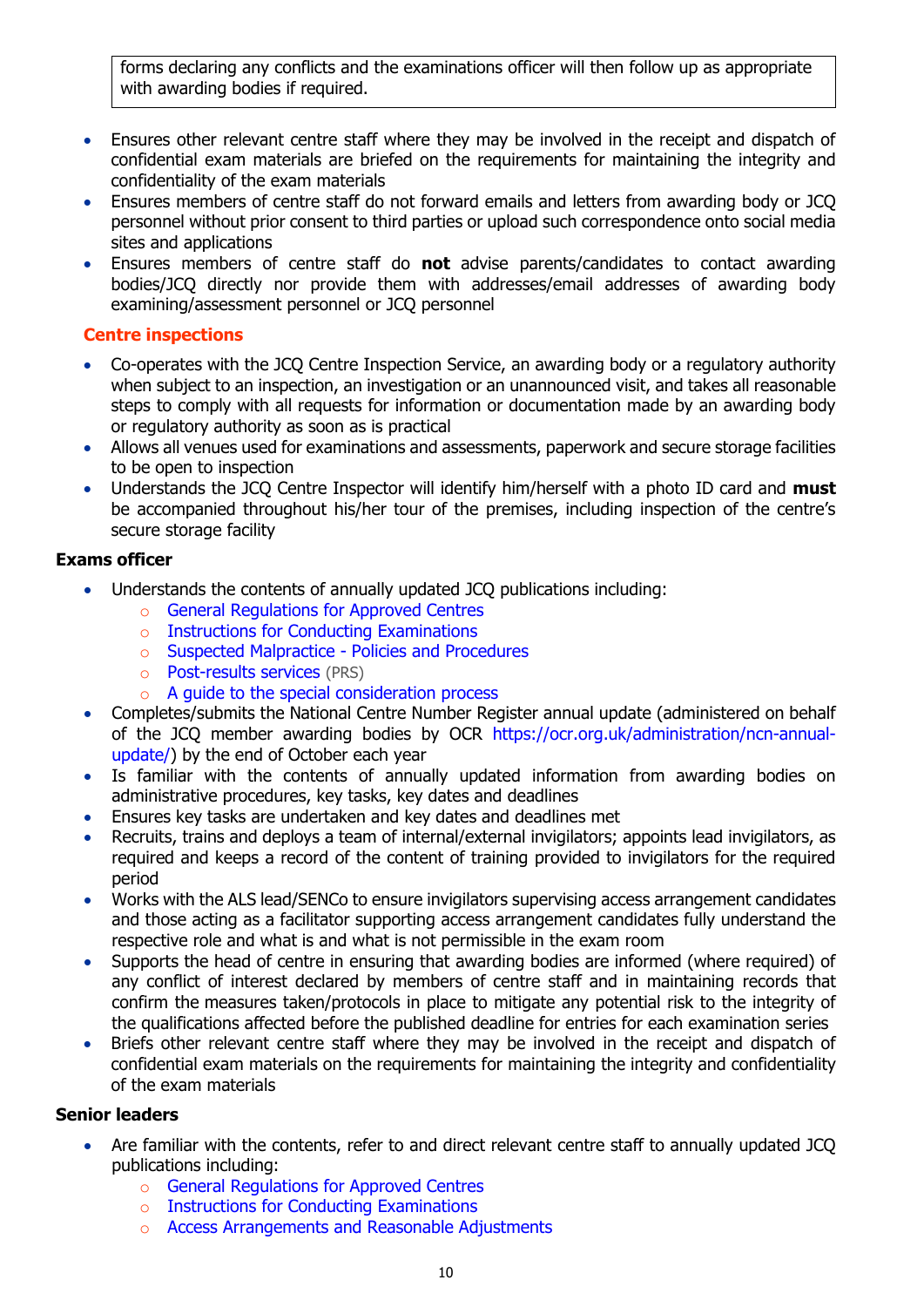- o [Suspected Malpractice -](http://www.jcq.org.uk/exams-office/malpractice) Policies and Procedures
- o [Instructions for conducting non-examination assessments](http://www.jcq.org.uk/exams-office/non-examination-assessments) (and the instructions for conducting coursework)
- o [A guide to the special consideration process](http://www.jcq.org.uk/exams-office/access-arrangements-and-special-consideration/regulations-and-guidance)

## **Additional Learning Support (ALS) lead/Special educational needs co-ordinator (SENCo)**

- Understands the contents, refers to and directs relevant centre staff to annually updated JCQ publications including:
	- o [Access Arrangements and Reasonable Adjustments](http://www.jcq.org.uk/exams-office/access-arrangements-and-special-consideration/regulations-and-guidance)
- Leads on the access arrangements and reasonable adjustments process (referred to in this policy as 'access arrangements')
- If not the qualified access arrangements assessor, works with the person appointed, on all matters relating to assessing candidates and ensures the correct procedures are followed
- Presents when requested by a JCQ Centre Inspector, evidence of the assessor's qualification

## **Senior leaders**

- Ensure teaching staff undertake key tasks, as detailed in this policy, within the exams process (exam cycle) and meet internal deadlines set by the EO and ALS lead/SENCo
- Ensure teaching staff keep themselves updated with awarding body subject and teacher-specific information to confirm effective delivery of qualifications
- Ensure teaching staff attend relevant awarding body training and update events

## **Teaching staff**

- Undertake key tasks, as detailed in this policy, within the exams process and meet internal deadlines set by the EO and ALS lead/SENCo
- Keep updated with awarding body subject and teacher-specific information to confirm effective delivery of qualifications
- Attend relevant awarding body training and update events

## **Invigilators**

- Attend/undertake training, update, briefing and review sessions as required
- Provide information as requested on their availability to invigilate
- Sign a confidentiality and security agreement and confirm whether they have any current maladministration/malpractice sanctions applied to them

## **Reception staff**

• Support the EO in the receipt and dispatch of confidential exam materials and follow the requirements for maintaining the integrity and confidentiality of the exam materials

## **Site staff**

• Support the EO in relevant matters relating to exam rooms and resources

## **Candidates**

<span id="page-10-0"></span>Where applicable in this policy, the term 'candidates' refers to candidates and/or their parents/carers.

## **The exam cycle**

The exams management and administration process that needs to be undertaken for each **exam series** is often referred to as the **exam cycle** and relevant tasks required within this grouped into the following stages:

- planning
- entries
- pre-exams
- exam time
- results and post-results

This policy identifies roles and responsibilities of centre staff within this cycle.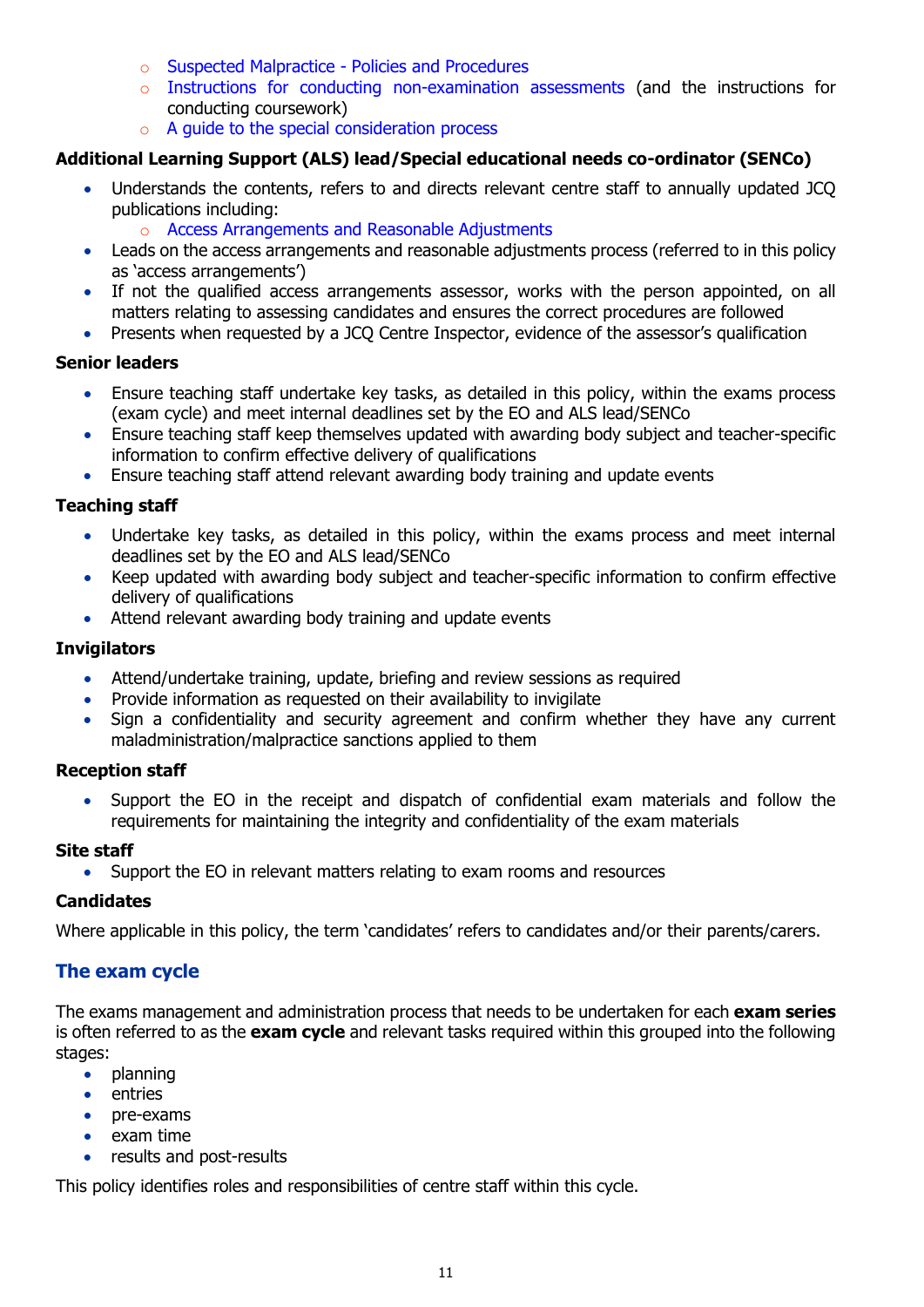## <span id="page-11-0"></span>**Planning: roles and responsibilities**

## <span id="page-11-1"></span>**Information sharing**

#### **Head of centre**

• Directs relevant centre staff to annually updated JCQ publications including [GR,](http://www.jcq.org.uk/exams-office/general-regulations) [ICE,](http://www.jcq.org.uk/exams-office/ice---instructions-for-conducting-examinations) [AA,](http://www.jcq.org.uk/exams-office/access-arrangements-and-special-consideration) [SM,](http://www.jcq.org.uk/exams-office/malpractice) [NEA](http://www.jcq.org.uk/exams-office/non-examination-assessments) (and the Instructions for conducting coursework) and [SC](http://www.jcq.org.uk/exams-office/access-arrangements-and-special-consideration/regulations-and-guidance)

#### **Exams officer**

- Signposts relevant centre staff to JCQ publications and awarding body documentation relating to the exams process that have been updated
- Signposts relevant centre staff to JCQ information that should be provided to candidates
- As the centre administrator, approves relevant access rights for centre staff to access awarding body secure extranet sites

#### <span id="page-11-2"></span>**Information gathering**

#### **Exams officer**

- Undertakes an annual information gathering exercise in preparation for each new academic year to ensure data about all qualifications being delivered is up to date and correct
- Collates all information gathered into one central point of reference
- Researches awarding body guidance to identify administrative processes, key tasks, key dates and deadlines for all relevant qualifications
- Produces an annual exams plan of key tasks and key dates to ensure all external deadlines can be effectively met; informs key centre staff of internal deadlines
- Collects information on internal exams to enable preparation for and conduct of (insert the titles these internal exams are referred to in the centre)

#### **Senior leaders**

- Respond (or ensure teaching staff respond) to requests from the EO on information gathering
- Meet the internal deadline for the return of information
- Inform the EO of any changes to information in a timely manner minimising the risk of late or other penalty fees being incurred by an awarding body
- Note the internal deadlines in the annual exams plan and directs teaching staff to meet these

## <span id="page-11-3"></span>**Access arrangements**

## **Head of centre**

- Ensures there is appropriate accommodation for candidates requiring access arrangements in the centre for all examinations and assessments
- Ensures a written process is in place to not only check the qualification(s) of the appointed assessor(s) but that the correct procedures are followed as per Chapter 7 of the JCQ publication [Access Arrangements and Reasonable Adjustments](http://www.jcq.org.uk/exams-office/access-arrangements-and-special-consideration/regulations-and-guidance)
- Ensures the ALS lead/SENCo is fully supported in effectively implementing access arrangements and reasonable adjustments once approved

## **ALS lead/SENCo**

- Assesses candidates (or works with the appropriately qualified assessor as appointed by the head of centre) to identify access arrangements/reasonable adjustments requirements
- Gathers **evidence** to support the need for access arrangements for a candidate
- Liaises with teaching staff to gather evidence of **normal way of working** of an affected candidate
- Determines candidate eligibility for arrangements or adjustments that are centre-delegated
- Gathers signed **Personal data consent, Privacy Notice (AAO) and Data Protection confirmation** forms from candidates where required
- Applies for **approval** through **Access arrangements online** (AAO) via the **Centre Admin Portal** (CAP), where required or through the awarding body where qualifications sit outside the scope of AAO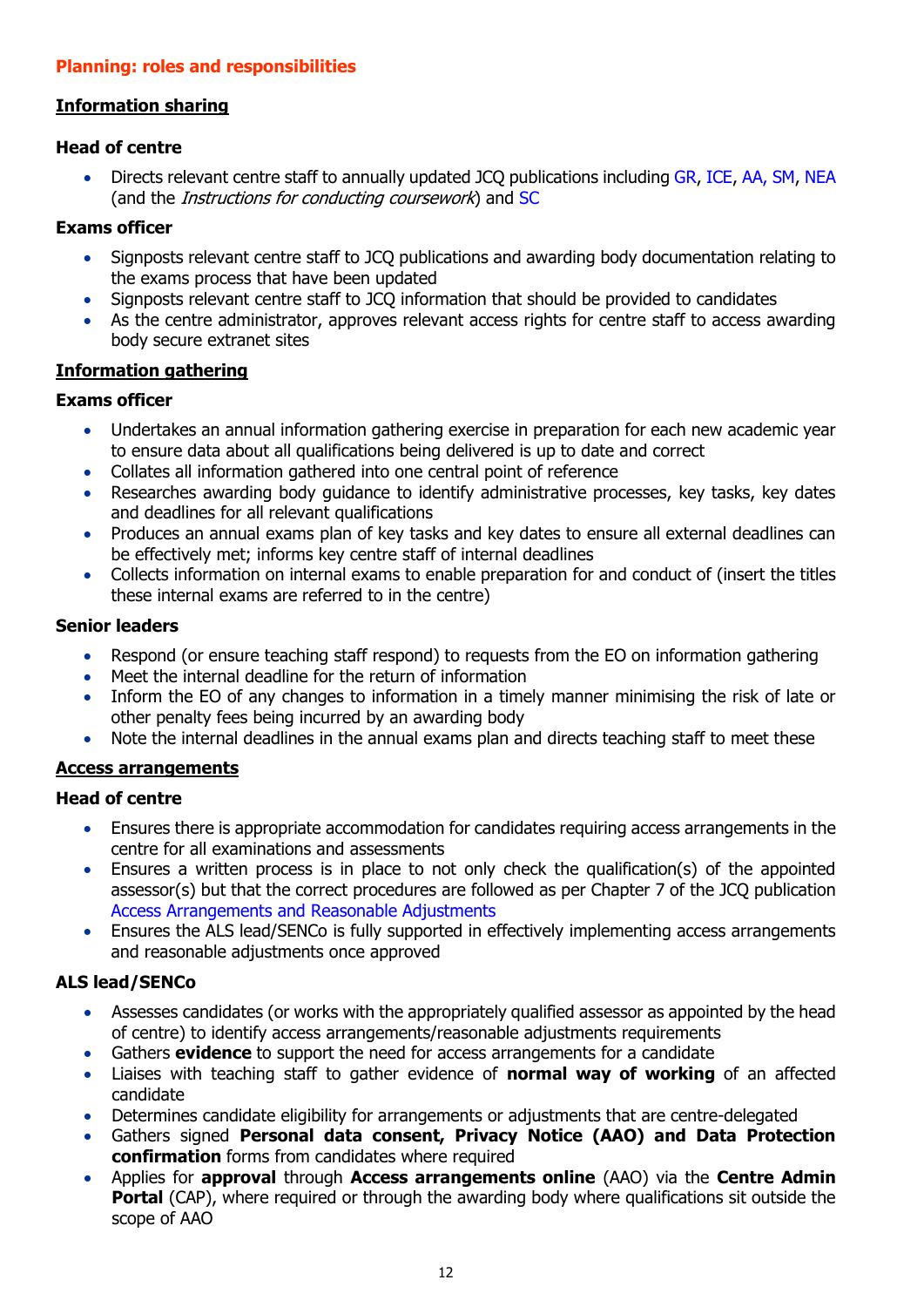- Keeps a file for each candidate for JCQ inspection purposes containing all the required documentation (if documentation is stored electronically, an e-folder must be created for each individual candidate. The candidate's e-folder must hold each of the required documents for inspection)
- Employs good practice in relation to the Equality Act 2010
- Liaises with the EO regarding exam time arrangements for access arrangement candidates
- Ensures staff appointed to facilitate access arrangements for candidates are appropriately trained and understand the rules of the particular arrangement(s) and keeps a record of the content of training provided to facilitators for the required period
- Works with the EO to ensure invigilators and those acting as a facilitator fully understand the respective role and what is and what is not permissible in the exam room
- Provides and annually reviews a centre policy on the **use of word processors** in exams and assessments

## <span id="page-12-0"></span>**Word Processor Policy (Exams)**

Please refer to the word processing procedure in the 2021-2022 Exam Policies folder in the Examination Officer's office

• Ensures criteria for candidates granted **separate invigilation within the centre** is clear, meets JCQ regulations and best meets the needs of individual candidates and remaining candidates in main exam rooms

#### **Senior leaders, Teaching staff**

- Support the ALS lead/SENCo in determining and implementing appropriate access arrangements/reasonable adjustments
- Provide a statement for inspection purposes which details the criteria the centre uses to award and allocate word processors for examinations

#### <span id="page-12-1"></span>**Internal assessment and endorsements**

#### **Head of centre**

#### **Controlled assessments, coursework and non-examination assessments**

- Ensures arrangements are in place to co-ordinate and standardise all marking of centre- assessed components and ensures that candidates' centre-assessed work is produced, authenticated and marked, or assessed and quality assured in accordance with the awarding bodies' instructions (including where relevant, private candidates)
- Ensures that teaching staff, in accordance with awarding bodies' instructions, return all subjectspecific forms by the required date
- Provides fully qualified teachers to mark non-examination assessments, and/or fully qualified assessors for the verification of centre-assessed components
- Ensures an **internal appeals procedure** relating to internal assessment decisions is in place for a candidate to appeal against and request a review of the centre's marking (see Roles and responsibilities overview)
- Ensures a **non-examination assessment policy** is in place for GCE and GCSE qualifications which include components of non-examination assessment (For CCEA GCSE centres this would be a controlled assessment policy)

#### <span id="page-12-2"></span>**Non-examination Assessment Policy**

Please refer to the NEA Policy in the 2021-2022 Exam Policies folder in the Examination Officer's office

Refer to [GR](http://www.jcq.org.uk/exams-office/general-regulations) (sections 5.3x, 5.7) and [NEA](https://www.jcq.org.uk/exams-office/non-examination-assessments) (section 1)

• Ensures any irregularities relating to the production of work by candidates are investigated and dealt with internally if discovered prior to a candidate signing the authentication statement (where required) or reported to the awarding body if a candidate has signed the authentication statement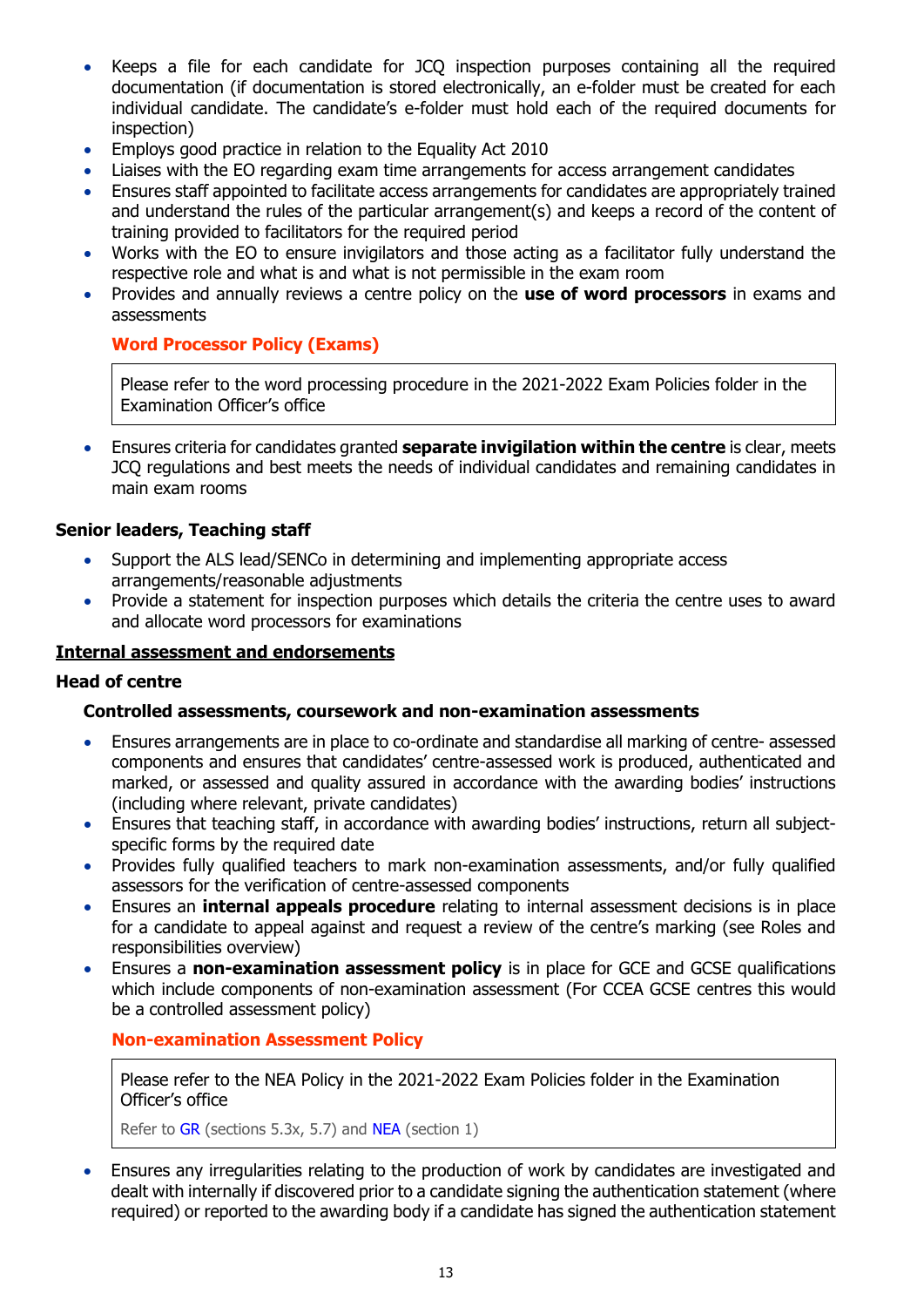## **Senior leaders**

- Ensure teaching staff have the necessary and appropriate knowledge, understanding, skills, and training to set tasks, conduct task taking, and to assess, mark and authenticate candidates' work (including where relevant, private candidates)
- Ensure appropriate internal moderation, standardisation and verification processes are in place
- Ensure teaching staff delivering AQA Applied General qualifications, OCR Cambridge Nationals, Entry Level Certificate or Project qualifications (and CCEA GCE unitised AS and A-level qualifications and WJEC GCE legacy AS and A-level Health & Social Care) follow JCQ [Instructions](http://www.jcq.org.uk/exams-office/coursework)  [for conducting coursework](http://www.jcq.org.uk/exams-office/coursework) and the specification provided by the awarding body
- Ensure teaching staff delivering GCE & GCSE specifications (which include components of nonexamination assessment) follow JCQ [Instructions for conducting non-examination assessments](http://www.jcq.org.uk/exams-office/non-examination-assessments) and the specification provided by the awarding body
- For other qualifications, ensure teaching staff follow appropriate instructions issued by the awarding body
- Ensure teaching staff inform candidates of their centre assessed marks as a candidate may request a review of the centre's marking before marks are submitted to the awarding body

## **Teaching staff**

- Ensure appropriate instructions for conducting internal assessment are followed
- Ensure candidates are aware of JCQ and awarding body information for candidates on producing work that is internally assessed (coursework, non-examination assessments, social media) prior to assessments taking place
- Ensure candidates are informed of their centre assessed marks as a candidate may request a review of the centre's marking before marks are submitted to the awarding body

## **Exams officer**

- Identifies relevant key dates and administrative processes that need to be followed in relation to internal assessment
- Signposts teaching staff to relevant JCQ [Information for candidates documents](https://www.jcq.org.uk/exams-office/information-for-candidates-documents/) that are annually updated

## <span id="page-13-0"></span>**Invigilation**

## **Head of centre**

- Ensures relevant support is provided to the EO in recruiting, training and deploying a team of invigilators
- Ensures, if contracting supply staff to act as invigilators, that such persons are competent and fully trained, understanding what is and what is not permissible (and not taking on its own an assurance from a recruitment agency, that this is the case)
- Determines if additional invigilators will be deployed in timed Art exams in addition to the subject teacher to ensure the supervision of candidates is maintained at all times

## **Exams officer**

- Recruits additional invigilators where required to effectively cover all exam periods/series' throughout the academic year
- Collects information on new recruits to identify if they have invigilated previously and if any current maladministration/malpractice sanctions are applied to them
- Provides training for new invigilators on the instructions for conducting exams and an annual update for the existing invigilation team so that they are aware of any changes in a new academic year before they are allocated to invigilate an exam
- Ensures invigilators supervising access arrangement candidates understand their role (and the role of a facilitator who may be supporting a candidate) and the rules and regulations of the access arrangement(s)
- Ensures invigilators are briefed on the access arrangement candidates in their exam room and made aware of the access arrangement(s) awarded (ensuring these candidates are identified on the seating plan) and confirms invigilators understand what is and what is not permissible
- Collects evaluation of training to inform future events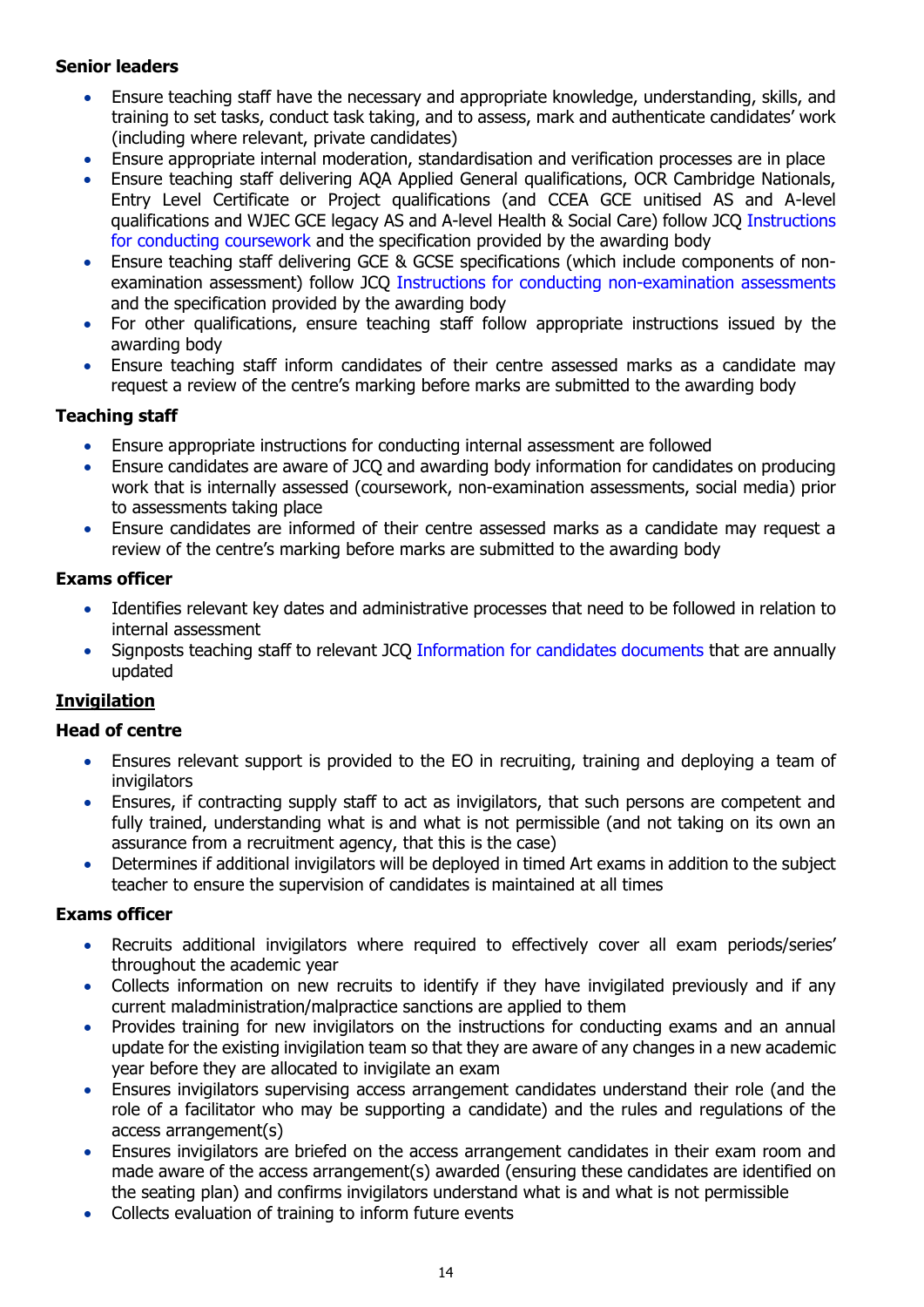## <span id="page-14-0"></span>**Entries: roles and responsibilities**

## <span id="page-14-1"></span>**Estimated entries**

#### **Exams officer**

- Requests estimated or early entry information, where this may be required by awarding bodies, from HoDs in a timely manner to ensure awarding body external deadlines for submission can be met
- Makes candidates aware of the JCQ **Information for candidates – Privacy Notice** at the start of a course leading to a vocational qualification or when entries are submitted to awarding bodies for processing for general qualifications

#### **Senior leaders**

- Provide entry information requested by the EO to the internal deadline
- Inform the EO immediately of any subsequent changes to entry information

#### <span id="page-14-2"></span>**Final entries**

#### **Exams officer**

- Requests final entry information from HoDs in a timely manner to ensure awarding body external deadlines for submission can be met
- Informs HoDs of subsequent deadlines for making changes to final entry information without charge
- Confirms with HoDs final entry information that has been submitted to awarding bodies
- Ensures as far as possible that entry processes minimise the risk of entries or registrations being missed reducing the potential for late or other penalty fees being charged by awarding bodies
- Observes each awarding body's terms and conditions for the entry and withdrawal of candidates for their examinations and assessments, and observes any regulatory requirements for the qualification

#### **Senior leaders**

- Provide information requested by the EO to the internal deadline
- Inform the EO immediately, or at the very least prior to the deadlines, of any subsequent changes to final entry information, which includes
	- o changes to candidate personal details
	- o amendments to existing entries
	- o withdrawals of existing entries
- Check final entry submission information provided by the EO and confirms information is correct

## <span id="page-14-3"></span>**Late entries**

#### **Exams officer**

- Has clear entry procedures in place to minimise the risk of late entries
- Charges any late or other penalty fees to departmental budgets

#### **Senior leaders**

- Minimise the risk of late entries by
	- $\circ$  following procedures identified by the EO in relation to making final entries on time
	- o meeting internal deadlines identified by the EO for making final entrie

#### <span id="page-14-4"></span>**Private candidates**

Nova Hreod Academy does not accept private candidates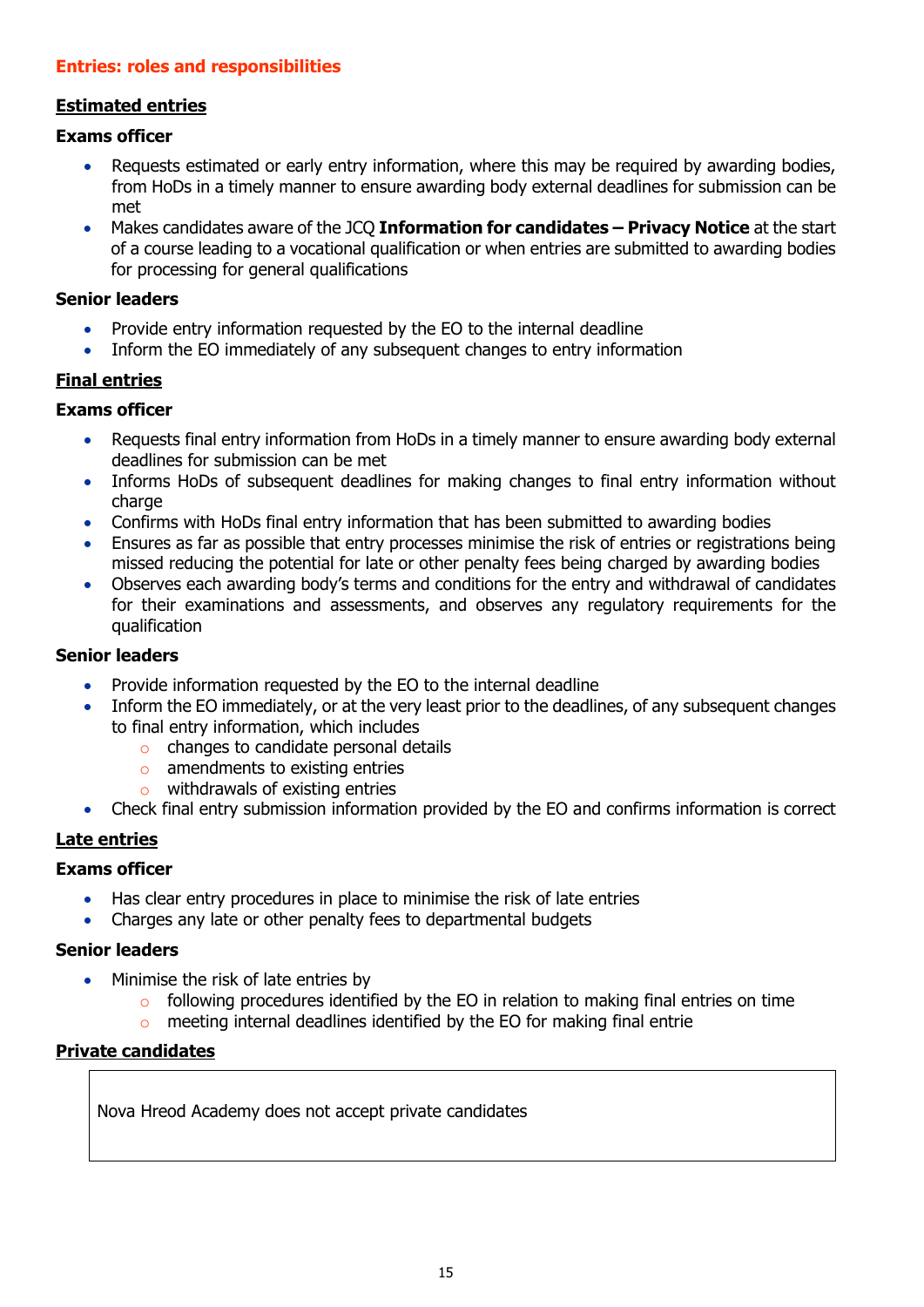## <span id="page-15-0"></span>**Candidate statements of entry**

## **Exams officer**

• Provides candidates with statements of entry for checking

## **Teaching staff**

• Ensure candidates check statements of entry and return any relevant confirmation required to the EO

## **Candidates**

• Confirm entry information is correct or notify the EO of any discrepancies

## <span id="page-15-1"></span>**Pre-exams: roles and responsibilities**

## <span id="page-15-2"></span>**Access arrangements and reasonable adjustments**

## **ALS lead/SENCo**

- Ensures appropriate arrangements, adjustments and adaptations are in place to facilitate access to exams/assessments for candidates where they are disabled within the meaning of the Equality Act (unless a temporary emergency arrangement is required at the time of an exam)
- Ensures a candidate is involved in any decisions about arrangements, adjustments and /or adaptations that may be put in place for him/her
- Ensures exam information (JCQ information for candidates documents, individual exam timetable etc.) is adapted where this may be required for a disabled candidate to access it
- Allocates appropriately trained centre staff to facilitate access arrangements for candidates in exams and assessments (ensuring that the facilitator appointed meets JCQ requirements and fully understands the rule of the access arrangement)
- Where relevant, ensures the necessary and appropriate steps are undertaken to gather an appropriate picture of need and demonstrate normal way of working for a private candidate (including distance learners and home educated candidates) and that the candidate is assessed by the centre's appointed assessor

## <span id="page-15-3"></span>**Briefing candidates**

## **Exams officer**

- Issues individual exam timetable information to candidates and informs candidates of any designated contingency day awarding bodies may identify in the event of national or significant local disruption to exams
- Prior to exams issues relevant JCQ information for candidates documents
- Where relevant, issues relevant awarding body information to candidates
- Issues centre exam information to candidates including information on:
	- o exam timetable clashes
	- o arriving late for an exam
	- o absence or illness during exams
	- $\circ$  what equipment is/is not provided by the centre
	- $\circ$  food and drink in exam rooms
	- o unauthorised items in exam rooms
	- o when and how results will be issued and the staff that will be available
	- $\circ$  the post-results services and how the centre deals with requests from candidates
	- o when and how certificates will be issued

## <span id="page-15-4"></span>**Access to Scripts, Reviews of Results and Appeals Procedures**

After the release of results, candidates may ask subject staff to request the return of papers within three days' scrutiny of the results.

Centre staff may also request scripts for investigation or for teaching purposes. For the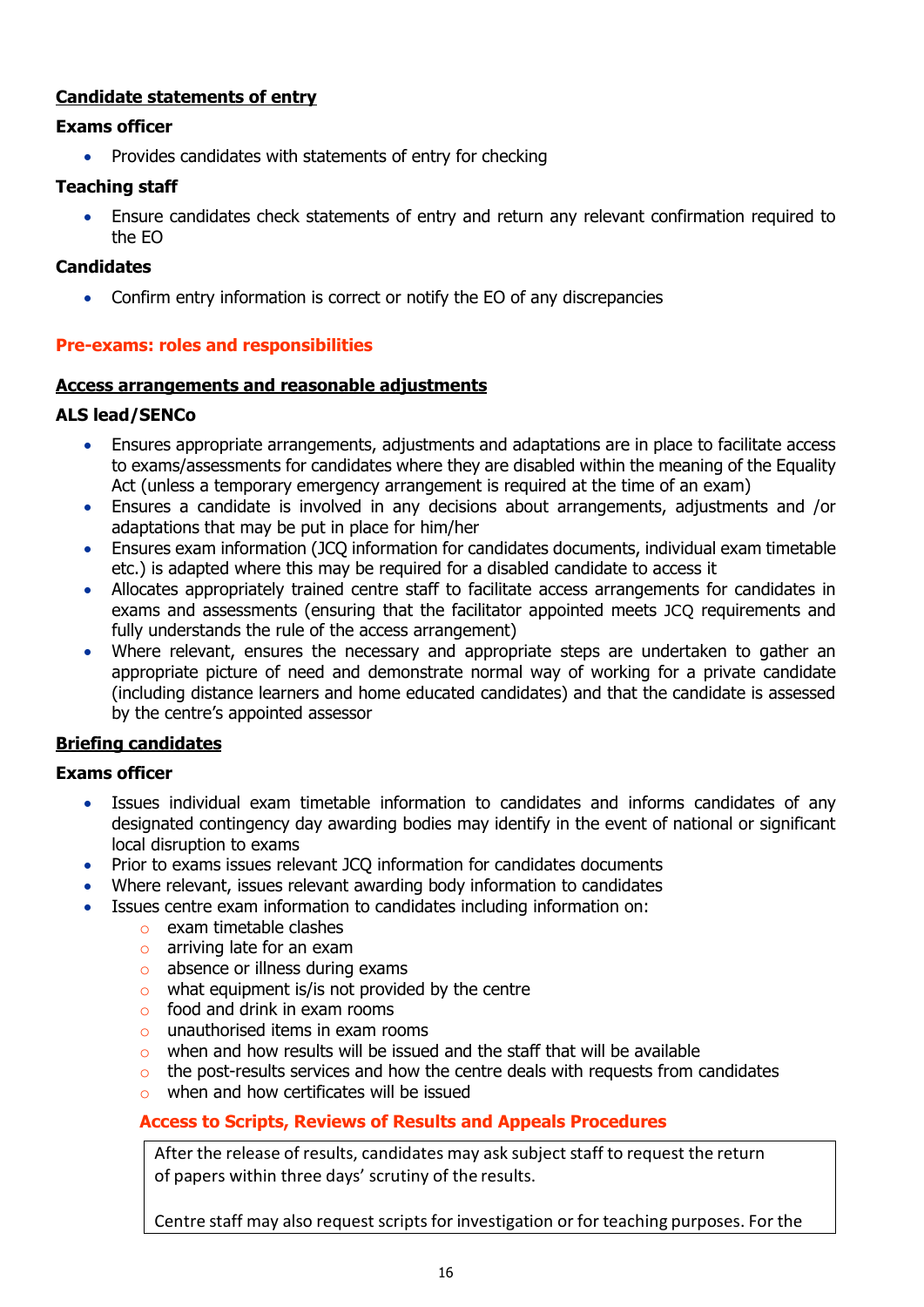latter, the consent of candidates must be obtained.

GCSE re-marks cannot be applied for once a script has been returned.

Refer to [GR](http://www.jcq.org.uk/exams-office/general-regulations) (sections 5.13, 5.6j)

## <span id="page-16-0"></span>**Dispatch of exam scripts**

## **Exams officer**

Identifies and confirms arrangements for the dispatch of candidate exam scripts with the DfE (STA) 'yellow label service' or the awarding body where qualifications sit outside the scope of the service

#### <span id="page-16-1"></span>**Estimated grades**

#### **Senior leaders**

• Ensure teaching staff provide estimated grade information to the EO by the internal deadline (where this still may be required by the awarding body)

#### **Exams officer**

- Submits estimated grade information to awarding bodies to meet the external deadline (where this may still be required by the awarding body)
- Keeps a record to track what has been sent

#### <span id="page-16-2"></span>**Internal assessment and endorsements**

#### **Head of centre**

• Ensures procedures are in place for candidates to appeal internal assessment decisions and make requests for reviews of marking

#### **ALS lead/SENCo**

• Liaises with teaching staff to implement appropriate access arrangements for candidates undertaking internal assessments and practical endorsements

#### **Teaching staff**

- Support the ALS lead/SENCo in implementing appropriate access arrangements for candidates undertaking internal assessments and practical endorsements
- Assess and authenticate candidates' work
- Assess endorsed components
- Ensure candidates are informed of centre assessed marks prior to marks being submitted to awarding bodies

#### **Senior leaders**

- Ensure teaching staff assess and authenticate candidates' work to the awarding body requirements
- Ensure teaching staff assess endorsed components according to awarding body requirements
- Ensure teaching staff provide marks for internally assessed components and grades for endorsements of qualifications to the EO to the internal deadline
- Ensure teaching staff provide required samples of work for moderation and sample recordings for monitoring to the EO to the internal deadline

#### **Exams officer**

- Submits marks, endorsement grades and samples to awarding bodies/moderators/monitors to meet the external deadline
- Keeps a record to track what has been sent
- Logs moderated samples returned to the centre
- Ensures teaching staff are aware of the requirements in terms of retention and subsequent disposal of candidates' work

#### **Candidates**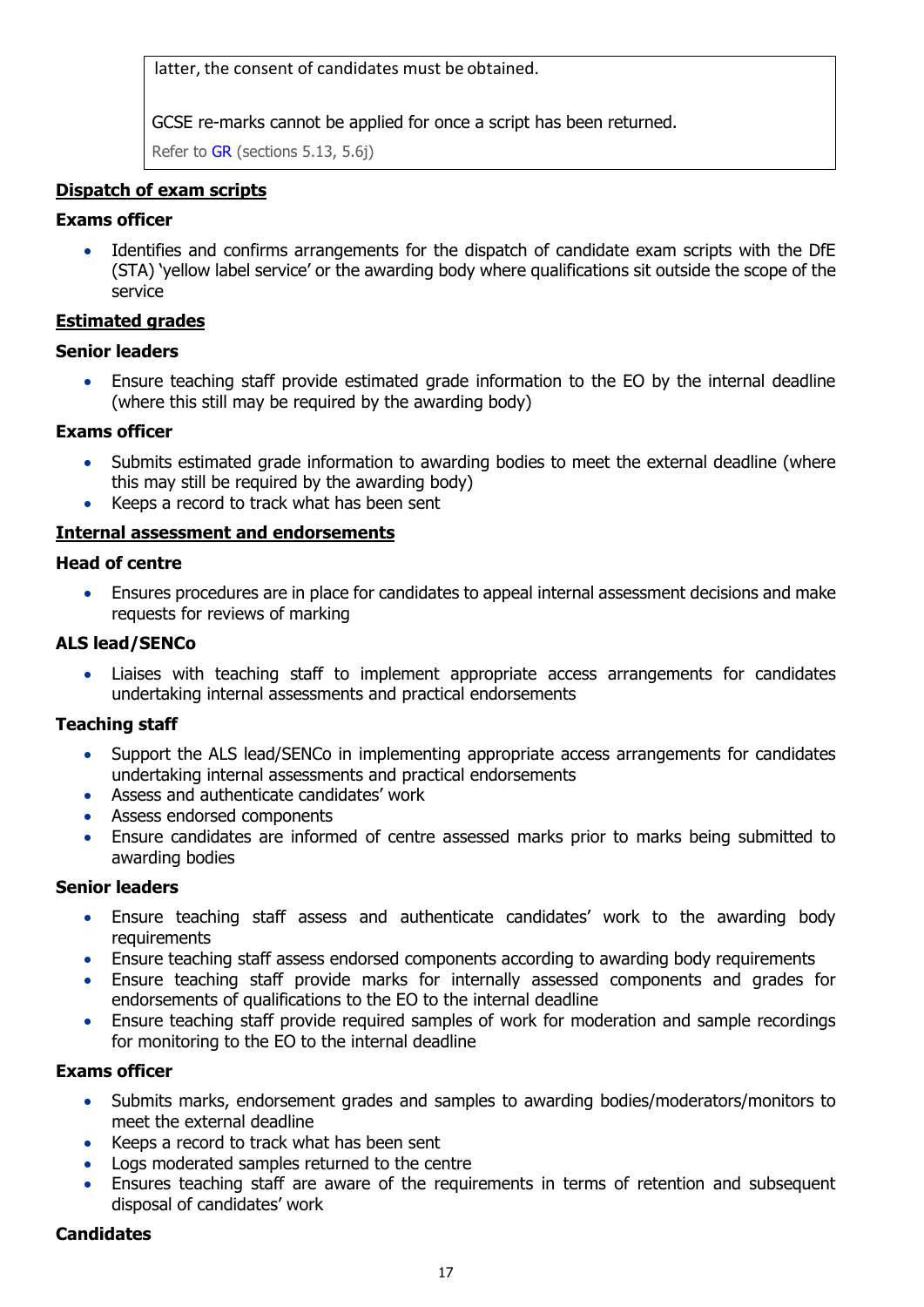• Authenticate their work as required by the awarding body

## <span id="page-17-0"></span>**Invigilation**

## **Exams officer**

- Provides an annually reviewed/updated invigilator handbook to invigilators, trains new invigilators on appointment and updates experienced invigilators on any regulation changes and any changes to centre-specific processes
- Deploys invigilators effectively to exam rooms throughout an exam series (including the provision of a roving invigilator where a candidate and invigilator (acting as a practical assistant, reader or scribe) are accommodated on a 1:1 basis to enter the room at regular intervals in order to observe the conducting of the exam, ensure all relevant rules are being adhered to and to support the practical assistant/reader and/or scribe in maintaining the integrity of the exam)
- Allocates invigilators to exam rooms (or where supervising candidates due to a timetable clash) according to the required ratios
- Liaises with the ALS lead/SENCo regarding the facilitation and invigilation of access arrangement candidates

## **ALS lead/SENCo**

• Liaises with the EO regarding facilitation and invigilation of access arrangement candidates

## **Invigilators**

• Provide information as requested on their availability to invigilate throughout an exam series

## <span id="page-17-1"></span>**JCQ Centre Inspections**

#### **Exams officer** or **Senior leader**

- Will accompany the Inspector throughout a visit
- **ALS lead/SENCo** or relevant **Senior leader** (in the absence of the ALS lead/SENCo)
	- Will meet with the inspector when requested to provide documentary evidence regarding access arrangement candidates and address any questions the inspector may raise
	- Ensures that information is readily available for inspection at the venue where the candidate is taking the exam(s)

## <span id="page-17-2"></span>**Seating and identifying candidates in exam rooms**

## **Exams officer**

<span id="page-17-3"></span>• Ensures a procedure is in place to verify the identity of all candidates

## **Candidate Identification Procedure**

Students are identified by members of SLT and Teachers in roll call. In addition to this each student has a name card on their desk with candidate details and photograph for invigilators to be able to recognize and identify for registration purposes.

Should an invigilator not be able to recognize a student the lead invigilator will contact the Exams officer who with either identify the student or contact a member of SLT to identify the student.

Refer to [GR](http://www.jcq.org.uk/exams-office/general-regulations) (sections 5.6i, 5.9d) and [ICE](http://www.jcq.org.uk/exams-office/ice---instructions-for-conducting-examinations) (section 16)

- Ensures invigilators are aware of the procedure
- Provides seating plans for exam rooms according to JCQ and awarding body requirements (and ensures candidates with access arrangements are identified on the seating plan and invigilators are informed of those candidates with access arrangements and made aware of the access arrangement(s) awarded)

## **Invigilators**

• Follow the procedure for verifying candidate identity provided by the EO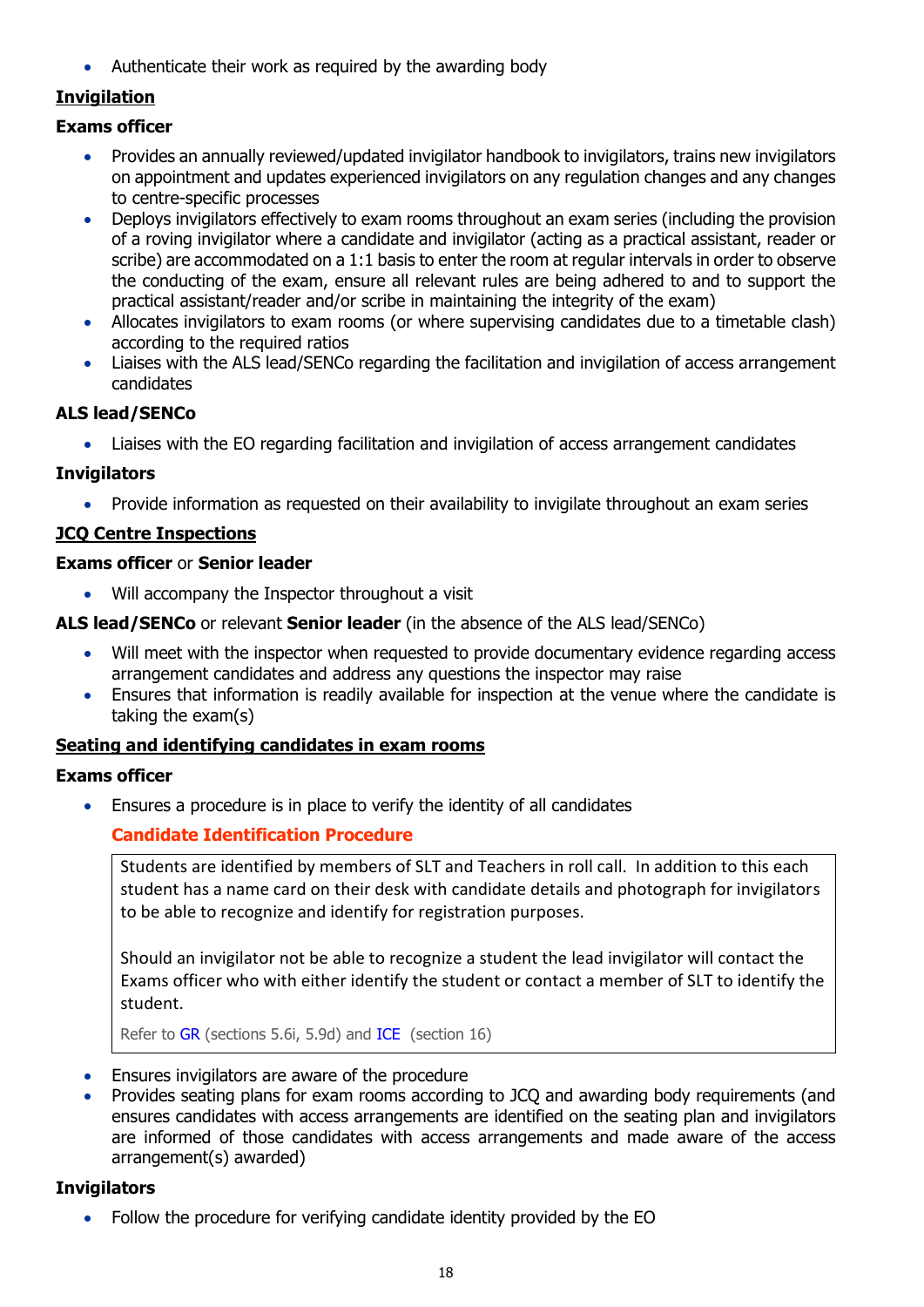• Seat candidates in exam rooms as instructed by the EO/on the seating plan

## <span id="page-18-0"></span>**Security of exam materials**

## **Exams officer**

- Confirms appropriate arrangements are in place to ensure that confidential materials are only handed over to those authorised by the head of centre
- Ensures access to the secure room is restricted and staff named and approved by the head of centre are accompanied by a keyholder at all times. There must be between two and six keyholders only, each of whom must fully understand their responsibilities as a key holder to the secure storage facility
- Has a process in place to demonstrate the receipt, secure movement and secure storage of confidential exam materials within the centre
- Ensures a log is kept at the initial point of delivery recording confidential materials received and signed for by authorised staff within the centre and that appropriate arrangements are in place for confidential materials to be immediately transferred to the secure storage facility until they can be removed from the dispatch packaging and checked in the secure room before being returned to the secure storage facility in timetable order
- Ensures the secure storage facility contains only current and live confidential material (ensuring that past examination question papers, internal tests and mock examinations are not kept in the centre's secure storage facility)
- Ensures that examination stationery, e.g. answer booklets and formula booklets are stored in the secure room (attempting to store this material in the secure storage facility, when sufficient space allows)
- Ensures the integrity and security of any electronic question paper is maintained during the downloading, printing and collating process (ensuring printing is carried out in an area that can be controlled to prevent unauthorised personnel accessing live assessment materials and ensuring only authorised members of centre staff have access to electronic question papers)

## **Reception staff**

• Follow the process to log confidential materials delivered to/received by the centre to the point materials are issued to authorised staff for transferal to the secure storage facility

## **Teaching staff**

• Adhere to the process to record the secure movement of confidential materials taken from or returned to secure storage throughout the time the material is confidential

## <span id="page-18-1"></span>**Timetabling and rooming**

## **Exams officer**

- Produces a master centre exam timetable for each exam series
- Identifies and resolves candidate exam timetable clashes according to the regulations (only applying overnight supervision arrangements as a last resort, once all other options have been exhausted and according to the centre's policy)
- Identifies exam rooms and specialist equipment requirements
- Allocates invigilators to exam rooms (or where supervising candidates due to an exam timetable clash) according to required ratios
- Liaises with site staff to ensure exam rooms are set up according to JCQ and awarding body requirements
- Liaises with the ALS lead/SENCo regarding rooming of access arrangement candidates

## **ALS lead/SENCo**

- Liaises with the EO regarding rooming of access arrangement candidates
- Liaises with other relevant centre staff to ensure appropriate arrangements, adjustments and adaptations are in place to facilitate access for disabled candidates to exams

## **Site staff**

Liaise with the EO to ensure exam rooms are set up according to JCQ and awarding body requirements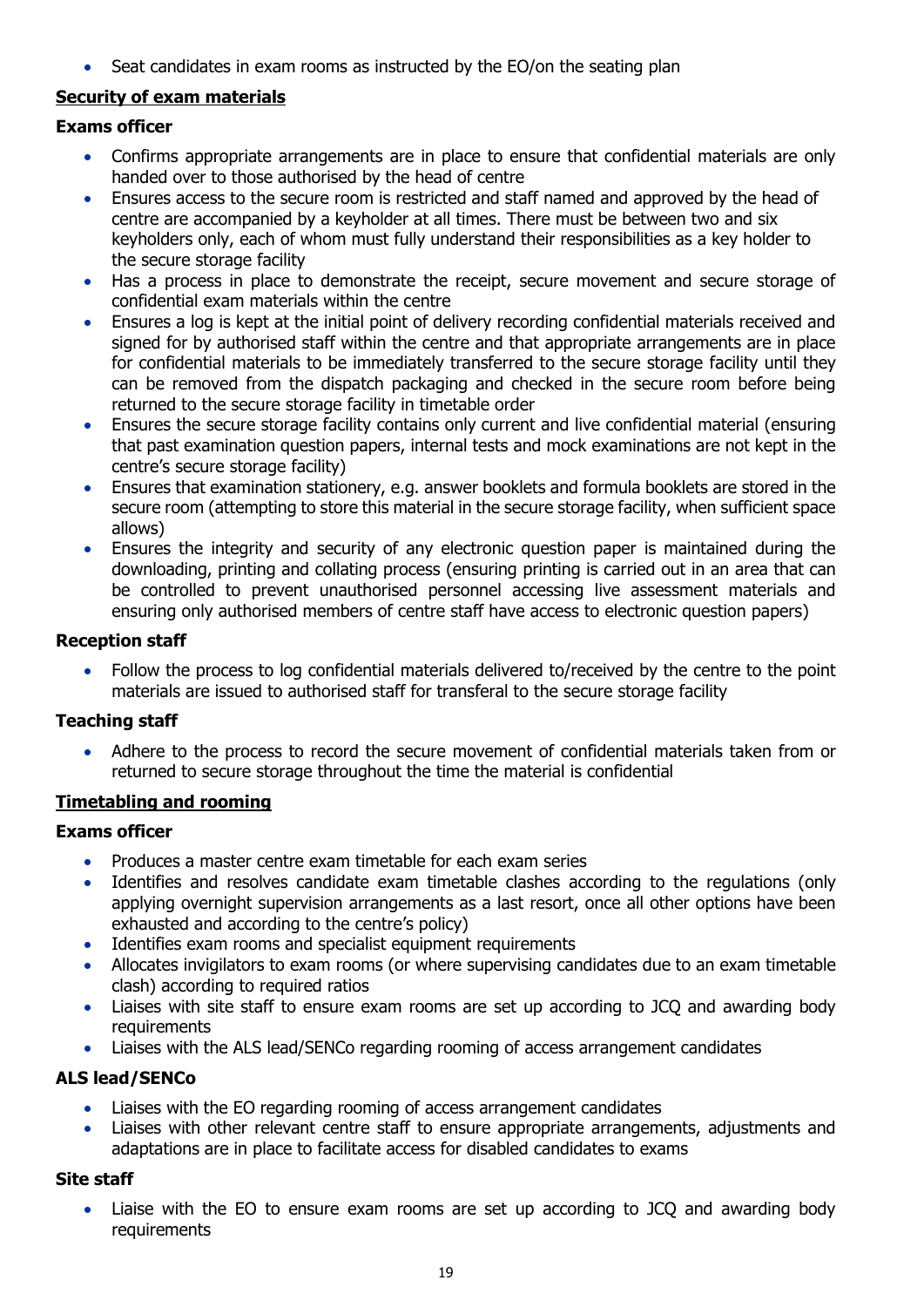## <span id="page-19-0"></span>**Alternative site arrangements**

#### **Exams officer**

- (Where/if applicable to the centre) Ensures question papers will only be taken to an alternative site where the published criteria for an alternative site arrangement has been met
- Will inform the JCQ Centre Inspection Service to timescale by submitting a JCQ Alternative Site arrangement notification using CAP (or through the awarding body where a qualification may sit outside the scope of CAP) of any alternative sites that will be used to conduct timetabled examination components of the qualifications listed in the JCQ regulations

#### <span id="page-19-1"></span>**Transferred candidate arrangements**

#### **Exams officer**

- (Where/if applicable to the centre) Liaises with the host or entering centre, as required
- Processes requests for Transferred Candidate arrangements using CAP to the awarding body deadline (or through the awarding body where a qualification may sit outside the scope of CAP)
- Where relevant (for an internal candidate) informs the candidate of the arrangements that have been made for their transferred candidate arrangement

## <span id="page-19-2"></span>**Internal exams**

#### **Exams officer**

- Prepares for the conduct of internal exams under external conditions (where applicable to the centre)
- Provides a centre exam timetable of subjects and rooms
- Provides seating plans for exam rooms
- Requests internal exam papers from teaching staff
- Arranges invigilation (where applicable to the centre)

#### **ALS lead/**S**ENCo**

• Liaises with teaching staff to make appropriate arrangements for access arrangement candidates

#### **Teaching staff**

- Provide exam papers and materials to the EO
- Support the ALS lead/SENCo in making appropriate arrangements for access arrangement candidates

## <span id="page-19-3"></span>**Exam time: roles and responsibilities**

#### <span id="page-19-4"></span>**Access arrangements**

#### **Exams officer**

- Provides cover sheets for access arrangement candidates' scripts where required for particular arrangements
- Has a process in place to deal with emergency/temporary access arrangements as they arise at the time of exams
	- $\circ$  applies for approval through AAO where required or through the awarding body where qualifications sit outside the scope of AAO

## <span id="page-19-6"></span><span id="page-19-5"></span>**Candidate absence**

#### **Candidate Absence Policy**

- All examination desks contain a photographic ID card for students. The Lead invigilator will advise examinations officer where desks are empty are and these will be used to identify those students missing from the examination room.
- In the first instance either the Pastoral Team will contact home to ascertain why the student is missing from the Examination room. Parents/carers will be instructed to ensure that their child is in school by 10.00am for morning examinations and by 2.00pm for afternoon examinations.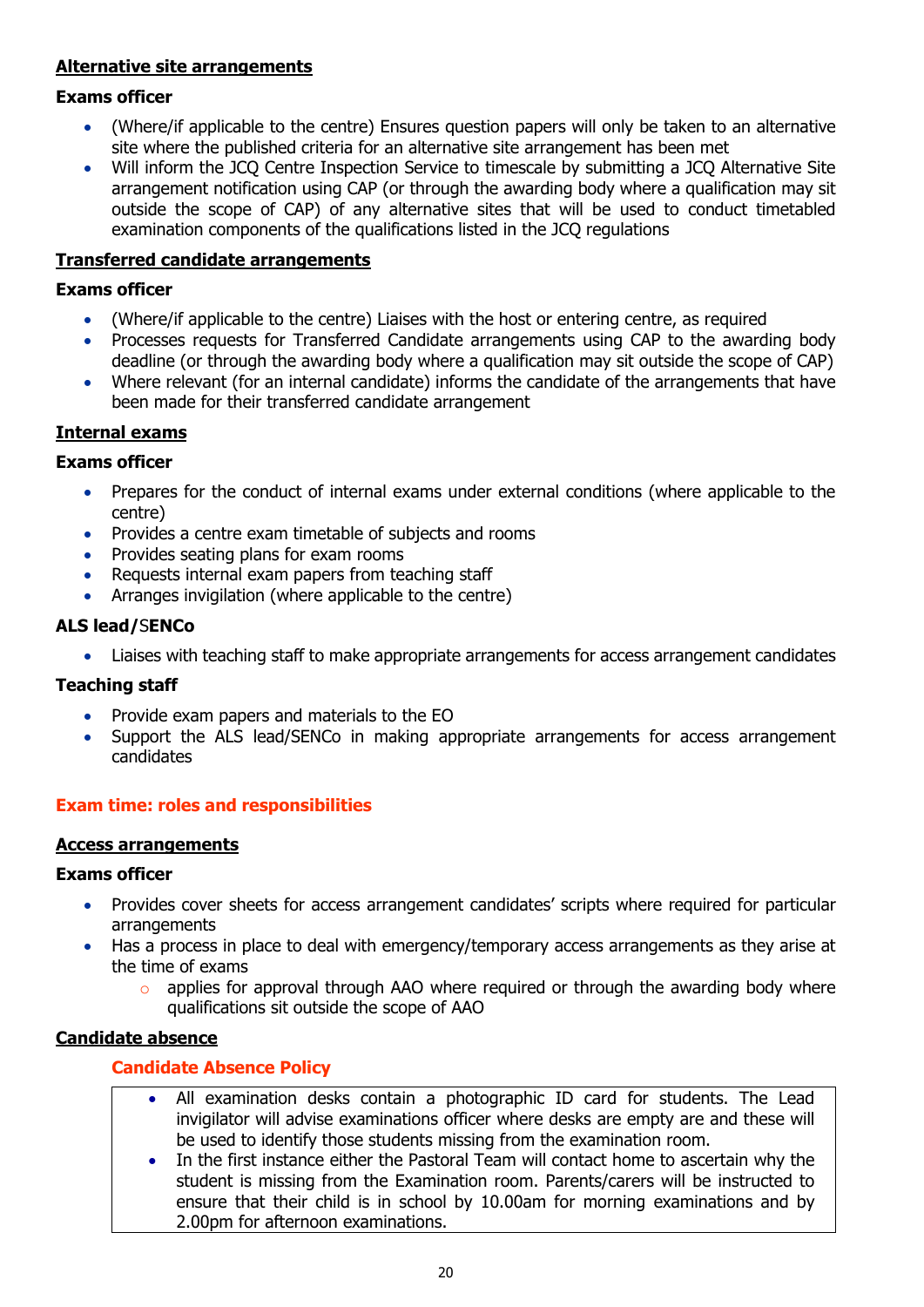- Where we are unable to make contact with parent by telephone then either the Examinations Officer and/or members of the Pastoral Team will go to the home address to collect the student.
- Students will be perceived as being under centre supervision from either the time that they arrive in school or from the time they are in the Company of school staff collecting them.
- Students that are not under centre supervision by either 10.00am for morning exams or 2.00pm for afternoon exams will be allowed to take their examination and allowed the full duration but the awarding body will be informed of their arrival time and may not accept their paper. This policy is reviewed annually to ensure compliance with current regulations. Link SLT: Vice Principal Review Date: September 2023
- If the student is unable to attend due to ill health or other acceptable reason then the parent will be asked to provide suitable evidence in order that special consideration may be applied for.
- If the student fails to attend for unacceptable reasons then they will be invoiced for the relevant entry fee.

## **Invigilators**

- Are informed of the policy/process for dealing with absent candidates through training
- Ensure that confirmed absent candidates are clearly marked as such on the attendance register and seating plan

## **Candidates**

• Are re-charged relevant entry fees for unauthorised absence from exams

## <span id="page-20-0"></span>**Candidate behaviour**

See Irregularities below.

## <span id="page-20-1"></span>**Candidate belongings**

See Unauthorised items below.

## <span id="page-20-2"></span>**Candidate late arrival**

#### **Exams officer**

- Ensures that candidates who arrive very late for an exam are reported to the awarding body by submitting a report on candidate admitted very late to examination room using CAP to timescale
- Warns candidates that their script may not be accepted by the awarding body

#### **Invigilators**

- Are informed of the policy/process for dealing with late/very late arrival candidates through training
- <span id="page-20-3"></span>• Ensure that relevant information is recorded on the exam room incident log

## **Candidate Late Arrival Policy**

Exams officer:

Ensures that candidates who arrive very late for an exam are reported to the awarding body by submitting a report on candidate admitted very late to examination room through CAP to timescale.

Warns candidates that their work may not be accepted by the awarding body

Invigilators:

Are informed of the policy/process for dealing with late/very late arrival candidates through training

Ensure that relevant information is recorded on the exam room incident log Candidate late arrival policy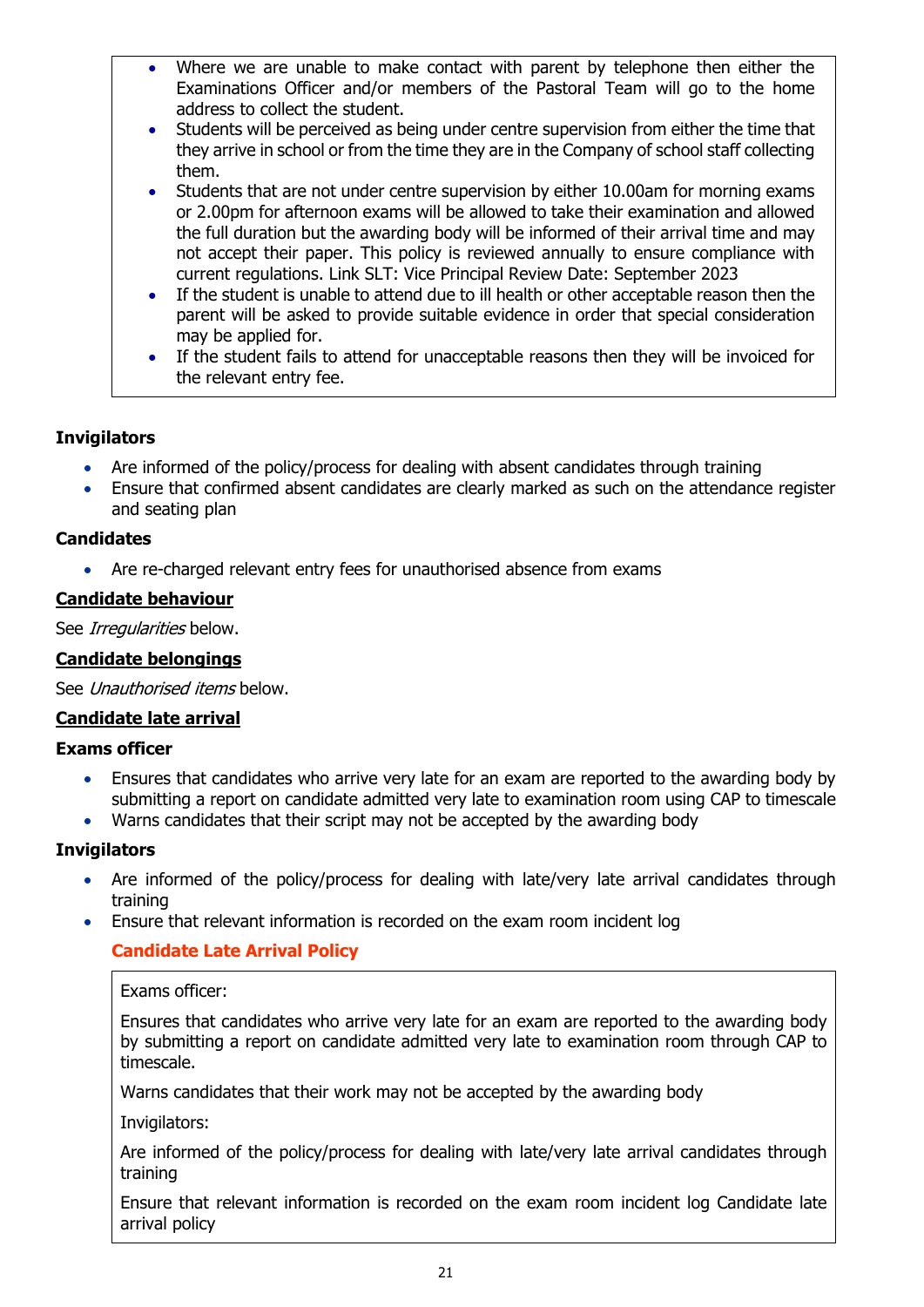Candidates arriving late for an examination will be allowed to sit their paper and given the full time.

They may be seated in an alternative venue to avoid disrupting other students.

If their arrival is considered very late (after 10.00am for morning exams or after 2.00pm for afternoon exams) then the awarding body will be advised and may not accept the completed script for marking.

Refer to [ICE](http://www.jcq.org.uk/exams-office/ice---instructions-for-conducting-examinations) (section 21)

#### <span id="page-21-0"></span>**Conducting exams**

#### **Head of centre**

• Ensures venues used for conducting exams meet the requirements of JCQ and awarding bodies

#### **Exams officer**

- Ensures exams are conducted according to JCQ and awarding body instructions
- Uses an *exam day checklist* to ensure each exam session is fully prepared for, unplanned events can be dealt with and associated follow-up is completed

#### <span id="page-21-1"></span>**Dispatch of exam scripts**

#### **Exams officer**

- Dispatches scripts as instructed by JCQ and awarding bodies
- Keeps appropriate records to track dispatch

#### <span id="page-21-2"></span>**Exam papers and materials**

#### **Exams officer**

- Organises exam question papers and associated confidential resources in date order in the secure storage facility
- Attaches erratum notices received to relevant sealed question paper packets
- Collates attendance registers and examiner details in date order
- Regularly checks mail or email inbox for updates from awarding bodies
- In order to avoid potential breaches of security, ensures care is taken to ensure the correct question paper packets are opened by ensuring a member of centre staff, additional to the person removing the papers from secure storage, e.g. an invigilator, checks the day, date, time, subject, unit/component and tier of entry, if appropriate, immediately before a question paper packet is opened
- Ensures this additional/second check is recorded
- Where allowed by the awarding body, only releases exam papers and materials to teaching departments for teaching and learning purposes after the published finishing time of the exam, or until any timetable clash candidates have completed the exam

## <span id="page-21-3"></span>**Exam rooms**

#### **Head of centre**

- Ensures that internal tests, mock exams, revision or coaching sessions are not conducted in a room 'designated' as an exam room
- Ensures that when a room is 'designated' as an exam room it is not used for any purpose other than conducting external exams
- Ensures only approved centre staff (who have not taught the subject being examined) are present in exam rooms to perform permitted tasks
- Ensures the centre's policy relating to food and drink that may be allowed in exam rooms is clearly communicated to candidates
- Ensures the centre's policy on candidates leaving the exam room temporarily is clearly communicated to candidates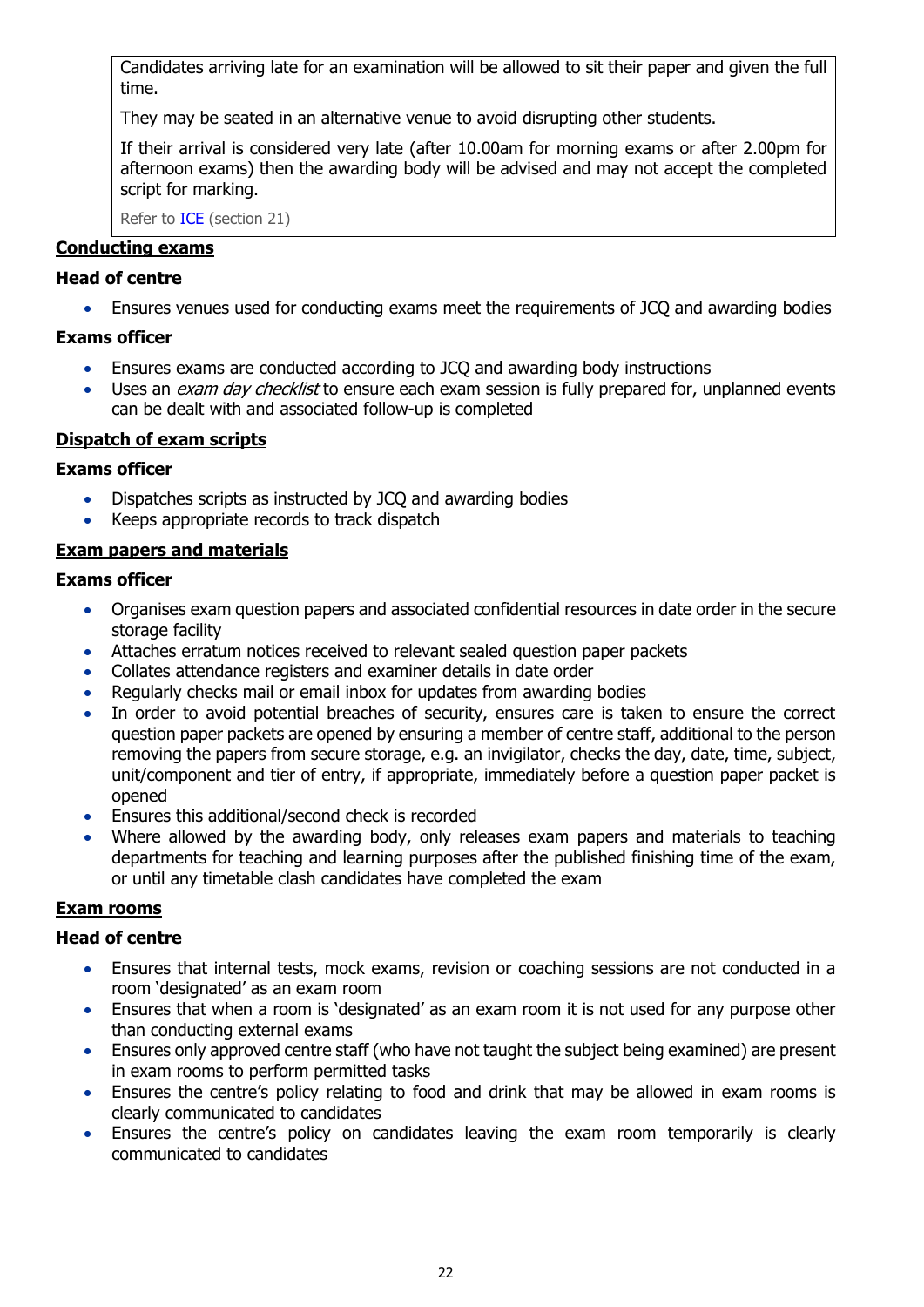## <span id="page-22-0"></span>**Food and Drink Policy (Exams)**

Please refer to the food and drink policy in the 2021-2022 Exam Policies folder in the Examination Officer's office

Refer to [ICE](http://www.jcq.org.uk/exams-office/ice---instructions-for-conducting-examinations) (section 18)

#### <span id="page-22-1"></span>**Leaving the Examination Room Policy**

Please refer to the leaving examination room policy in the 2021-2022 Exam Policies folder in the Examination Officer's office

Refer to [ICE](http://www.jcq.org.uk/exams-office/ice---instructions-for-conducting-examinations) (section 23)

#### **Exams officer**

- Ensures exam rooms are set up and conducted as required in the regulations
- Provides invigilators with appropriate resources to effectively conduct exams
- Briefs invigilators on exams to be conducted on a session by session basis (including the arrangements in place for any transferred candidates and access arrangement candidates)
- Ensures sole invigilators have an appropriate means of summoning assistance (if this is a mobile phone, instructs the invigilator that this must be on silent mode)
- Ensures invigilators understand they must be vigilant and remain aware of incidents or emerging situations, looking out for malpractice or candidates who may be in distress, recording any incidents or issues on the exam room incident log
- Ensures invigilators understand how to deal with candidates who may need to leave the exam room temporarily and how this should be recorded on the exam room incident log
- Provides authorised exam materials which candidates are not expected to provide themselves
- Ensures invigilators and candidates are aware of the emergency evacuation procedure
- Ensures invigilators are aware of arrangements in place for a candidate with a disability who may need assistance if an exam room is evacuated

#### **Senior leaders**

- Ensure a documented emergency evacuation procedure for exam rooms is in place
- <span id="page-22-2"></span>• Ensure arrangements are in place for a candidate with a disability who may need assistance if an exam room is evacuated

#### **Emergency Evacuation Policy (Exams)**

Please refer to the emergency evacuation policy in the 2021-2022 Exam Policies folder in the Examination Officer's office

Refer to [ICE](http://www.jcq.org.uk/exams-office/ice---instructions-for-conducting-examinations) (section 25)

#### **Site staff**

- Ensure exam rooms are available and set up as requested by the EO
- Ensure grounds or centre maintenance work does not disturb exam candidates in exam rooms
- Ensure fire alarm testing does not take place during exam sessions

#### **Invigilators**

• Conduct exams in every exam room according to JCQ Instructions for conducting examinations and/or awarding body requirements and as instructed by the centre in training/update and briefing sessions

#### **Candidates**

- Are required to follow the instructions given to them in exam rooms by authorised centre staff and invigilators
- Are required to remain in the exam room for the full duration of the exam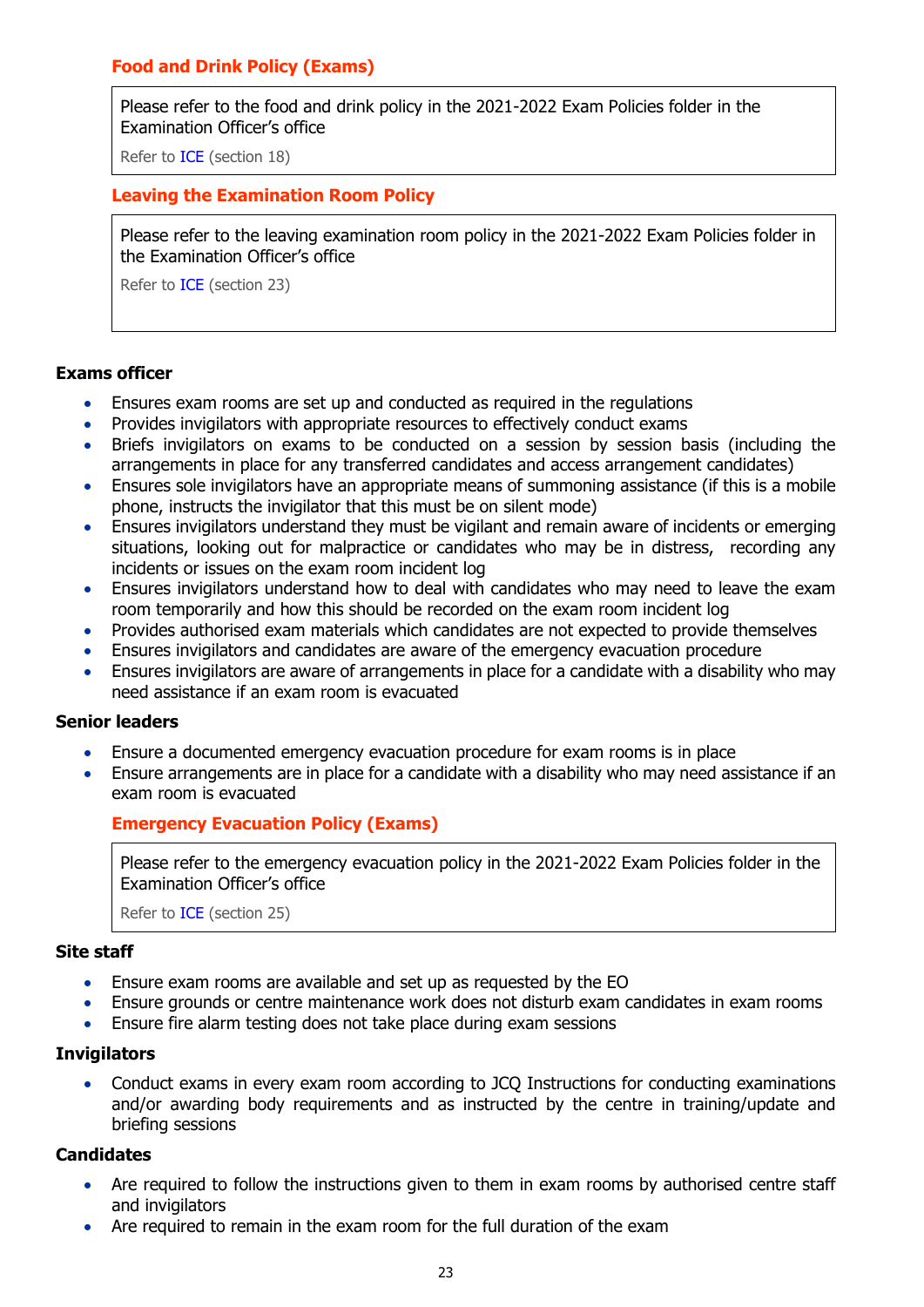## <span id="page-23-0"></span>**Irregularities**

## **Head of centre**

• Ensures (as required by an awarding body) any cases of alleged, suspected or actual incidents of malpractice or maladministration before, during or after examinations/assessments (by centre staff, candidates, invigilators) are investigated and reported to the awarding body **immediately**, by completing the appropriate documentation

## <span id="page-23-1"></span>**Malpractice Policy (Exams)**

Please refer to the malpractice policy in the 2021-2022 Exam Policies folder in the Examination Officer's office

#### **Senior leaders**

- Ensure support is provided for the EO and invigilators when dealing with disruptive candidates in exam rooms
- Ensure that internal disciplinary procedures relating to candidate behaviour are instigated, when appropriate

#### **Exams officer**

- Provides an exam room incident log in all exam rooms for recording any incidents or irregularities
- Actions any required follow-up and reports to awarding bodies as soon as practically possible after the exam has taken place

#### **Invigilators**

Record any incidents or irregularities on the exam room incident log (for example, late/very late arrival, candidate or centre staff suspected malpractice, candidate illness or needing to leave the exam room temporarily, disruption or disturbance in the exam room, emergency evacuation)

#### <span id="page-23-2"></span>**Malpractice**

See *Irregularities* above.

#### <span id="page-23-3"></span>**Special consideration**

#### **Senior leaders**

• Provide signed evidence to support eligible applications for special consideration

#### **Exams officer**

- Processes eligible applications for special consideration to awarding bodies
- Gathers evidence which may need to be provided by other staff in centre or candidates
- Submits requests to awarding bodies to the external deadline

## **Candidates**

• Provide appropriate evidence to support special consideration applications, where required

## <span id="page-23-5"></span><span id="page-23-4"></span>**Unauthorised items**

## **Arrangements for unauthorised items taken into the exam room**

Students are reminded that unauthorised materials must not be taken into the examination room at the start of each session.

Students are given the opportunity to hand in any unauthorised materials prior to the start of the examination.

Any mobile phones handed in must be switched off.

Any items handed in will be kept on the invigilator's table at the front of the venue and may be collected by the student at the end of their examination.

Wrist watches of any kind are prohibited in the examination room.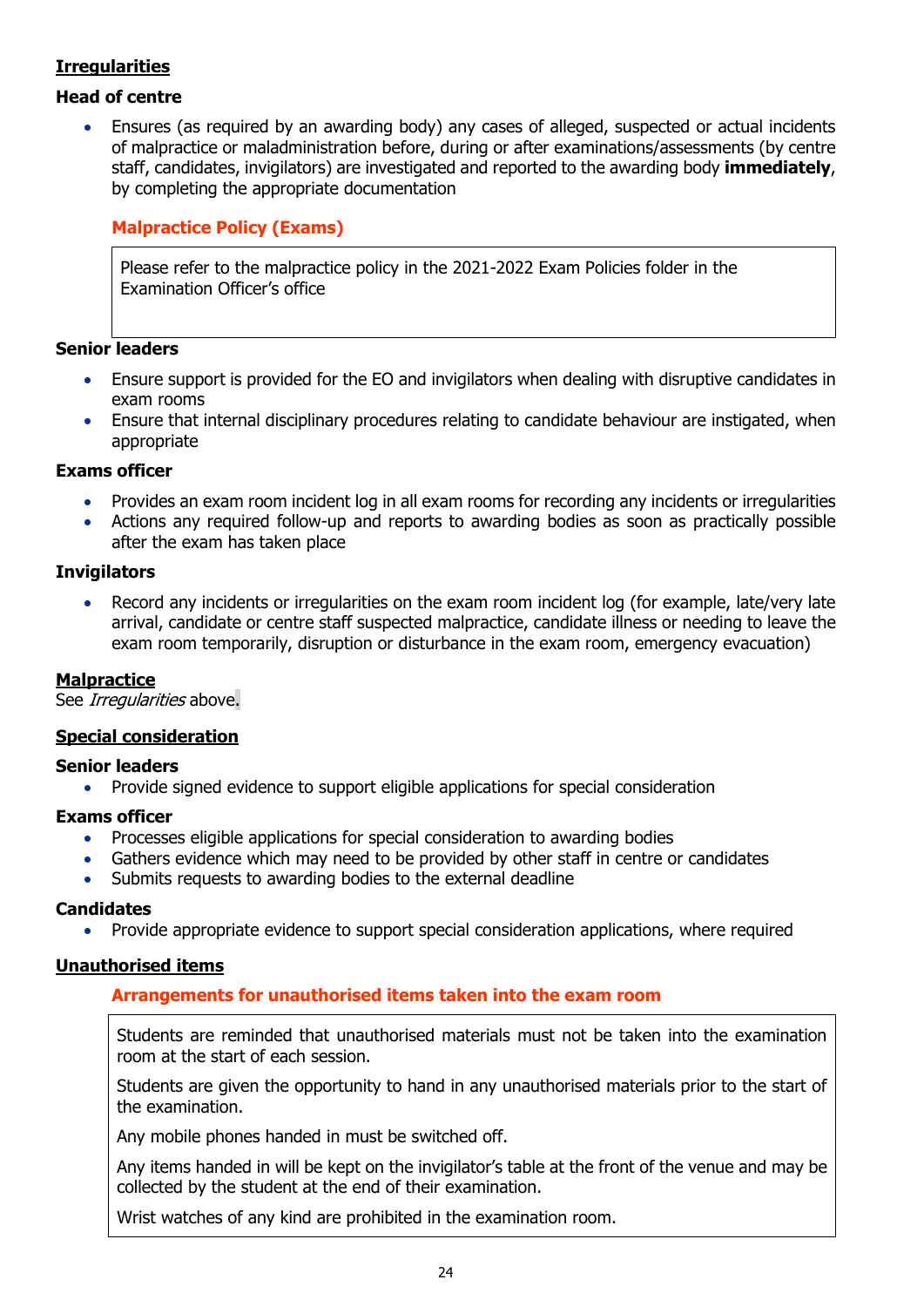#### **Invigilators**

• Are informed of the arrangements through training

## <span id="page-24-0"></span>**Internal exams**

## **Exams officer**

- Briefs invigilators on conducting internal exams
- Returns candidate scripts to teaching staff for marking

#### **Invigilators**

• Conduct internal exams as briefed by the EO

## <span id="page-24-1"></span>**Results and post-results: roles and responsibilities**

#### <span id="page-24-2"></span>**Internal assessment**

#### **Senior leaders**

- Ensures teaching staff keep candidates' work, whether part of the moderation sample or not, secure and for the required period stated by JCQ and awarding bodies
- Ensures work is returned to candidates or disposed of according to the requirements

## <span id="page-24-3"></span>**Managing results day(s)**

#### **Senior leaders**

- Identify centre staff who will be involved in the main summer results day(s) and their role
- Ensures senior members of staff are accessible to candidates after the publication of results so that results may be discussed and decisions made on the submission of any requests for postresults services and ensures candidates are informed of the periods during which centre staff will be available so that they may plan accordingly

#### **Exams officer**

• Works with senior leaders to ensure procedures for managing the main summer results day(s) (a results day programme) are in place

#### **Site staff**

• Ensure the centre is open and accessible to centre staff and candidates, as required for the collection of results

## <span id="page-24-4"></span>**Accessing results**

#### **Head of centre**

- Ensures results are kept entirely confidential and restricted to key members of staff until the official dates and times of release of results to candidates
- Understands that it is not permitted to withhold provisional results from candidates under any circumstances

#### **Exams officer**

- Informs candidates in advance of when and how results will be released to them for each exam series
- Accesses results from awarding bodies under restricted release of results, where this is provided by the awarding body
- Resolves any missing or incomplete results with awarding bodies
- Issues statements of results to candidates on issue of results date
- Provides summaries of results for relevant centre staff on issue of results date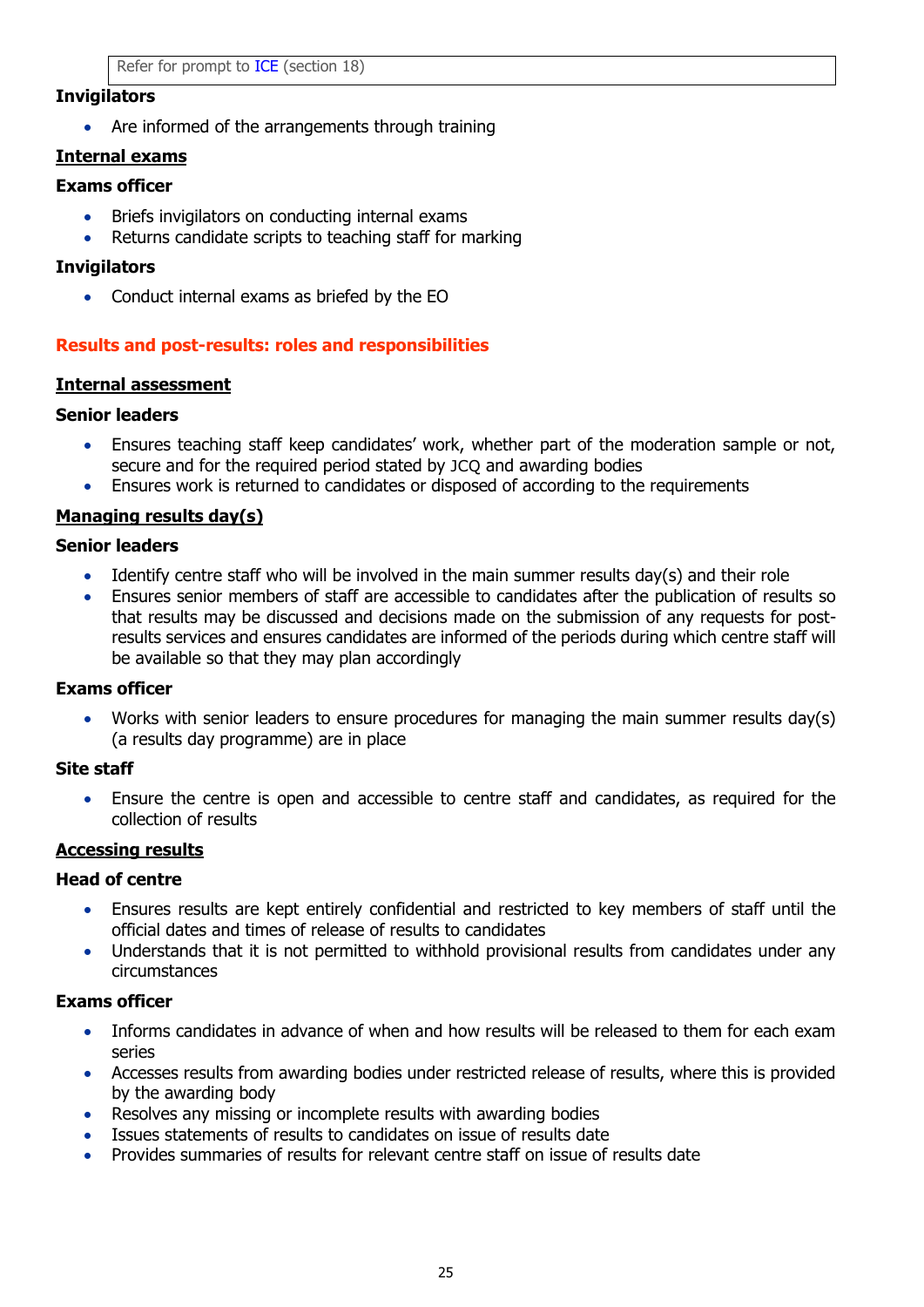## <span id="page-25-0"></span>**Post-results services**

#### **Head of centre**

- Ensures an **internal appeals procedure** is available where candidates disagree with any centre decision not to support a clerical re-check, a review of marking, a review of moderation or an appeal
- Ensures that senior members of centre staff are available immediately after the publication of results
- Understands that if the centre has concerns about one of its component/subject cohorts, then requests for reviews of marking should be submitted for all candidates believed to be affected (candidate consent is required as marks and subject grades may be lowered, confirmed or raised)

#### **Exams officer**

- Provides information to **all** candidates and staff on the services provided by awarding bodies and the fees charged (see also above **Briefing candidates** and **Access to Scripts, Reviews of Results and Appeals Procedures**)
- Publishes internal deadlines for requesting the services to ensure the external deadlines can be effectively met
- Provides a process to record requests for services and to collect candidate informed consent (**after** the publication of results) and fees where relevant
- Submits requests to awarding bodies to meet the external deadline for the particular service
- Tracks requests to conclusion and informs candidates and relevant centre staff of outcomes
- Updates centre results information, where applicable

#### **Teaching staff**

- Meet internal deadlines to request the services and gain relevant candidate informed consent
- Identify the budget to which fees should be charged

## **Candidates**

- Meet internal deadlines to request the services
- Provide informed consent and fees, where relevant

## <span id="page-25-1"></span>**Analysis of results**

## **Assistant Principal**

- Provides analysis of results to appropriate centre staff
- Provides results information to external organisations where required
- Undertakes the secondary school and college (key stage 4/16-18) performance tables June and September checking exercise (where applicable)

#### <span id="page-25-2"></span>**Certificates**

<span id="page-25-3"></span>Certificates are provided to centres by awarding bodies after results have been confirmed.

## **Certificate Issue Procedure and Retention Policy**

Certificates are provided to centres by awarding bodies after results have been confirmed.

Certificates are presented in person, collected and signed for.

Candidates may arrange for certificates to be collected on their behalf by providing the EO with written or email permission/authorisation; authorised persons must provide ID evidence on collection of certificates